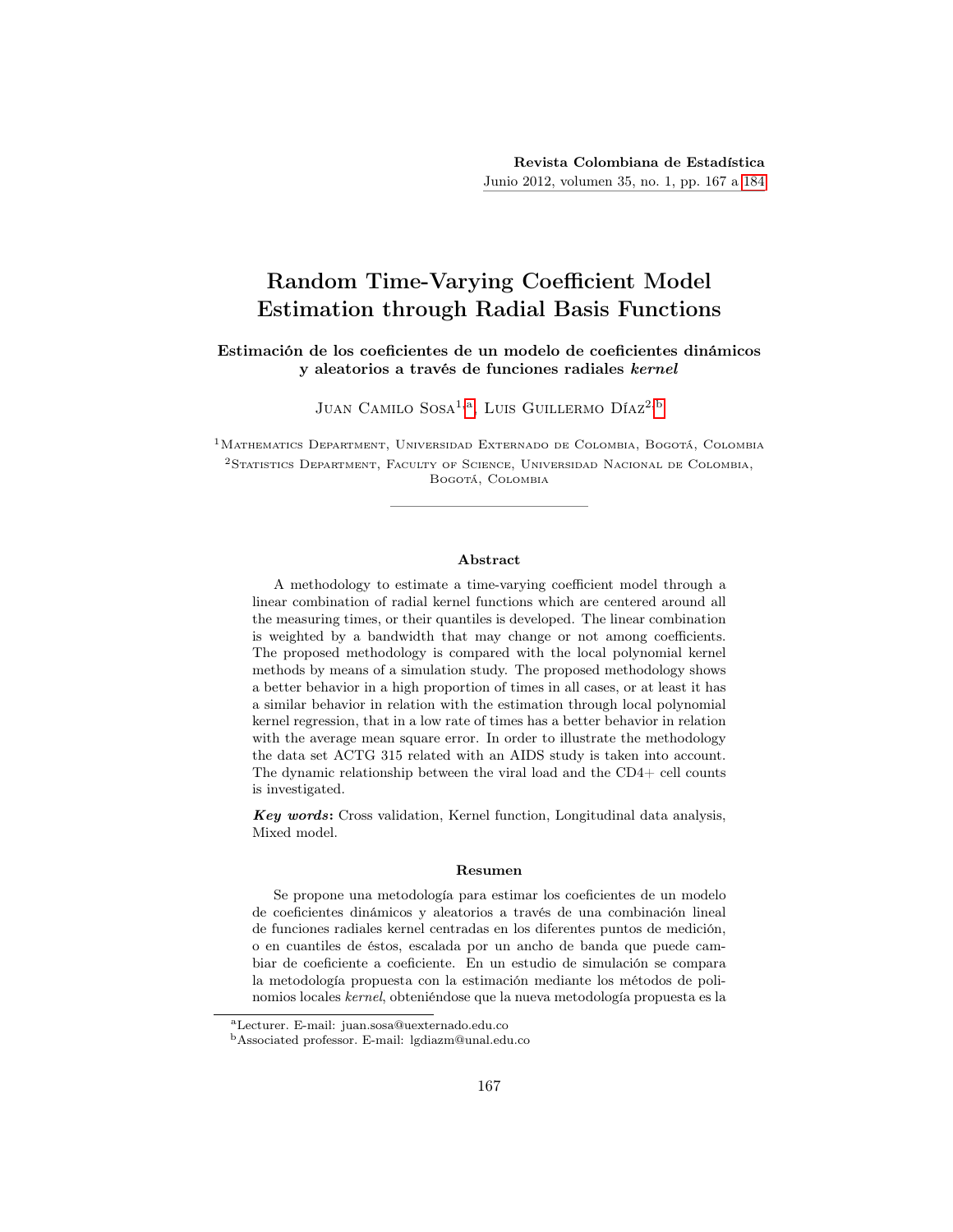mejor opción en un alto porcentaje de veces para todos los escenarios simulados, o por lo menos se desempeña similarmente a la estimación a través de la regresión de polinomios locales kernel, que pocas veces se desempeña mejor que la estimación mediante funciones radiales kernel, en relación al error cuadrático medio promedio. Para ilustrar la estrategia de estimación propuesta se considera el conjunto de datos ACTG 315 asociado con un estudio del SIDA, en el que se modela dinámicamente la relación entre la carga viral y el conteo de células CD4+.

Palabras clave: análisis de datos longitudinales, función kernel, modelo mixto, validación cruzada.

## 1. Introduction

Longitudinal Data Analysis (LDA) takes place when a set of subjects are observed repeatedly along time, measuring the response variable in accordance with the covariates that may or may not be time-dependent. Given the characteristics of this kind of data, an underlying property that must be thought fitting a statistical model, is the correlation between repeated measures of the response variable within each experimental unit, considering measures independent between subjects. That is, measurements are correlated inside experimental units and independent between subjects. This way, the main purpose is to identify and describe the evolution of the response variable and to determine how it is affected by the covariates. For instance, in clinic trials, it is of interest to evaluate the impact of a dose or other related factors, over the progress of a disease along time.

Parametric techniques for LDA have been exhaustively studied in the literature (Diggle, Liang & Zeger 1994, Davis 2000, Verbeke & Molenberghs 2005, Fitzmaurice, Davidian, Verbeke & Molenberghs 2009). While these tools are useful under some reasonable restrictions, always arise doubts and questions about the adequacy of the model assumptions and the potencial impact of model misspecifications on the analysis (Hoover, Rice, Wu & Yang 1998). Non parametric techniques recently introduced in LDA allow a functional dependence more flexible between the response variable and the covariates.

Hart & Wehrly (1986), Altman (1990), Hart (1991) propose methods for choosing smoothing parameter through cross-validation using kernel functions and considered kernel methods for estimating the expectation of the response variable without covariates, while Rice  $&$  Silverman (1991) did it by using a class of smoothing splines. Although the kernel and splines methods are successful in predicting the mean curve of the response variable, they only consider the time effect and do not take into account other important covariates (Hoover et al. 1998).

In order to quantify the influence of covariates, Zeger & Diggle (1994) studied a semi-parametric model as follows:

<span id="page-1-0"></span>
$$
y_{ij} = \mu(t_{ij}) + \boldsymbol{x}_i(t_{ij})^T \boldsymbol{\beta} + e_{ij}
$$
  
\n
$$
j = 1, ..., n_i, i = 1, ..., n
$$
 (1)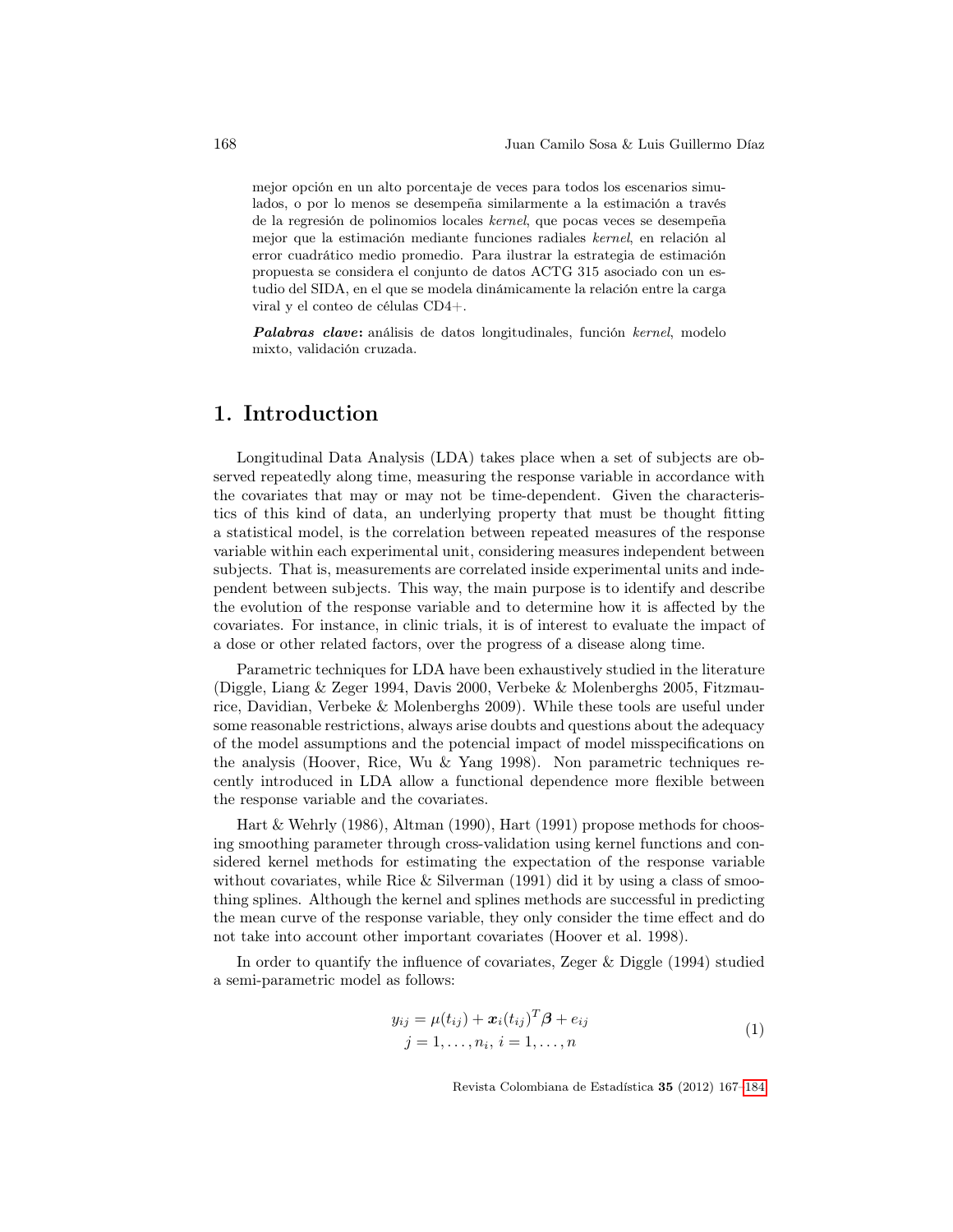where  $n$  is the number of subjects,  $n_i$  is the number of repeated measures associated with the *i*-th experimental unit,  $t_{ij}$ ,  $y_{ij} \equiv y_i(t_{ij})$ ,

$$
\boldsymbol{x}_i(t_{ij}) = [x_{i0}(t_{ij}), x_{i1}(t_{ij}), \ldots, x_{id}(t_{ij})]^T
$$

and  $e_{ij} \equiv e_i(t_{ij})$  are respectively the measuring time, the response variable, the covariate vector in  $\mathbb{R}^{d+1}$  and the error term, associated with the j-th measure of the *i*-th subject. Moreover,  $\mu$ (·) is an arbitrary smooth real function and  $\beta$  $[\beta_0, \beta_1, \ldots, \beta_d]^T$  is a parameter vector in  $\mathbb{R}^{d+1}$ . Working with longitudinal data, it is usually assumed that repeated measures are independent between experimental units and that  $e_i(t)$  is a Gaussian Process (GP) with  $\mathbb{E}[e_i(t)] = 0$ , for each  $t \in \mathcal{T}_i$ , with covariance function  $\gamma_{e_i}(r, s)$ ,  $r, s \in \mathcal{T}_i$ , and  $\mathcal{T}_i = \{t_{ij} : j = 1, \ldots, n_i\}$ ; this is written as

$$
\boldsymbol{e}_i = [e_{i1}, \dots, e_{in_i}]^T \sim PG(\boldsymbol{0}_{n_i}, \boldsymbol{\Gamma}_i)
$$

where  $\mathbf{0}_{n_i}$  is a column-vector with  $n_i \times 1$  zeros and  $\mathbf{\Gamma}_i = [\gamma_{\mathbf{e}_i}(t_{ik}, t_{il})]_{k,l=1,\ldots,n_i}$ .

Hoover et al. (1998) considered a generalization of the model [\(1\)](#page-1-0) that allows the parameters to vary over time. This extension is as follows:

<span id="page-2-0"></span>
$$
y_{ij} = \boldsymbol{x}_i(t_{ij})^T \boldsymbol{\beta}(t_{ij}) + e_{ij},
$$
  
\n
$$
j = 1, \dots, n_i, i = 1, \dots, n
$$
\n(2)

where

$$
\boldsymbol{\beta}(t_{ij}) = [\beta_0(t_{ij}), \beta_1(t_{ij}), \ldots, \beta_d(t_{ij})]^T
$$

is a vector of arbitrary real smooth functions. Components in vector  $\beta(t)$  are called dynamic coefficients or dynamic parameters, and the statistical model [\(2\)](#page-2-0) is referred as Time-Varying Coefficient Model (TVCM). This kind of model has been widely studied by Wu & Zhang (2006) who investigated various alternatives for estimating the model coefficients. Sosa & Díaz (2010) proposed a methodology to estimate true-varying coefficients models through generalized estimation equations.

A Random Time-Varying Coefficient Model (RVCM) is an extension of a TVCM, and it was firstly investigated by Guo (2002). As in a Linear Mixed Effects Model (LMEM), this extension decomposes the term error  $e_i(t_{ij})$  of model [\(2\)](#page-2-0) into two parts: one of them that describes the characteristics of each subject that differs of the mean population behavior, and other related with the pure random error; that is, it is done by the decomposition

$$
e_i(t_{ij}) = \boldsymbol{z}_i(t_{ij})^T \boldsymbol{v}_i(t_{ij}) + \epsilon_i(t_{ij})
$$
  

$$
j = 1, \dots, n_i, i = 1, \dots, n
$$

where  $z_i(t_{ij})^T v_i(t_{ij})$  is the model component that describes the characteristics related with each subject (random effects component), with

$$
\boldsymbol{z}_i(t_{ij}) = [z_{i0}(t_{ij}), z_{i1}(t_{ij}), \dots, z_{id^*}(t_{ij})]^T
$$

a covariate vector in  $\mathbb{R}^{d^*+1}$ , with components that vary along time, associated with the vector

$$
\boldsymbol{v}_i(t_{ij}) = [v_{i0}(t_{ij}), v_{i1}(t_{ij}), \dots, v_{id^*}(t_{ij})]^T
$$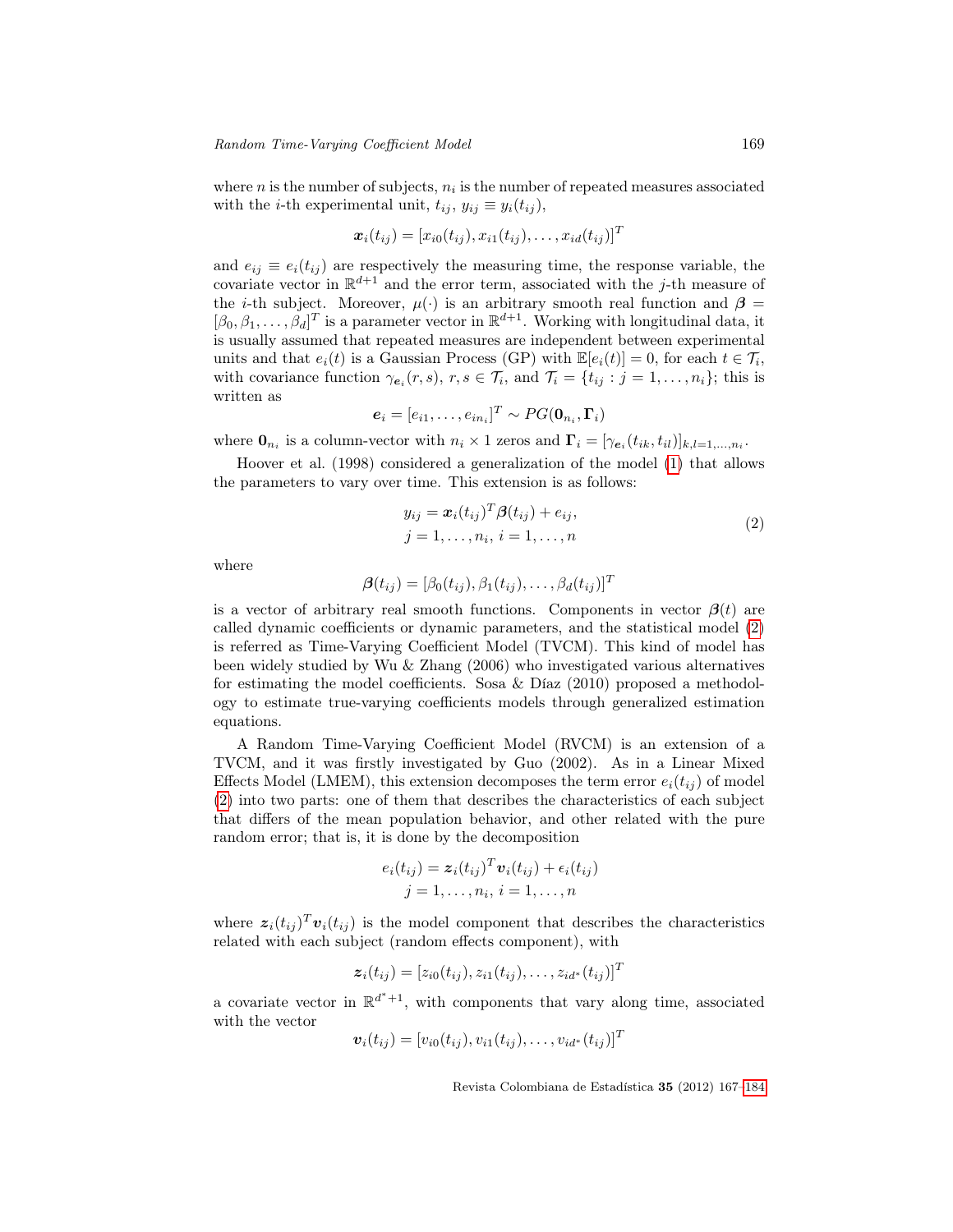of random time-varying coefficients with size  $(d^* + 1) \times 1$  and  $\epsilon_{ij} \equiv \epsilon_i(t_{ij})$  is the random error term associated with the j-th measurement of the  $i$ -th experimental unit. Thus, a RVCM is a model with the following form:

<span id="page-3-1"></span>
$$
y_{ij} = \boldsymbol{x}_i (t_{ij})^T \boldsymbol{\beta} (t_{ij}) + \boldsymbol{z}_i (t_{ij})^T \boldsymbol{v}_i (t_{ij}) + \epsilon_{ij}
$$
  

$$
j = 1, \dots, n_i, i = 1, \dots, n
$$
 (3)

where

$$
\boldsymbol{v}_i(t) \sim PG(\boldsymbol{0}_{d^*+1}, \boldsymbol{\Gamma})
$$

and

$$
\boldsymbol{\epsilon}_i(t) = [\epsilon_{i1}, \dots, \epsilon_{in_i}]^T \sim PG(\mathbf{0}_{n_i}, \mathbf{R}_i)
$$

with  $\mathbf{\Gamma} = [\gamma(t_{ik}, t_{il})]_{k,l=1,\dots,d^*+1}$  and  $\mathbf{R}_i = [\gamma_{\epsilon_i}(t_{ik}, t_{il})]_{k,l=1,\dots,n_i}$ . It is supposed that the repeated measurements are independent between subjects, and  $v_i(t)$  and  $\epsilon_{i^*}(t)$  are independent Gaussian processes.

This paper is structured as follows: In Section [2](#page-3-0) and Section [3](#page-5-0) the estimation through local polynomial kernel techniques is presented and an estimation methodology by means of radial kernel functions is proposed, respectively. In Section [4](#page-6-0) some techniques to choose the bandwidth associated with the estimation methodologies is studied. In section [5](#page-7-0) it is shown a simulation study where the estimation alternatives through the average mean square error are compared. In Section [6](#page-11-0) the methodology is illustrated by analyzing the data set ACTG 315 (Liang, Wu  $\&$  Carroll 2003), where the relationship between viral load and CD4+ cell counts is investigated dynamically in a AIDS clinical trial. Finally, results are discussed in [7.](#page-15-0)

# <span id="page-3-0"></span>2. Estimation Through Local Polynomial Kernel Regression

The basic idea behind the estimation through Local Polynomial Kernel (LPK) regression is to approximate the dynamic coefficients by means of a Taylor expansion. Thus, in a fix time point  $t_0$ , it is supposed that the dynamic parameters  $\beta_r(t_0)$ ,  $r = 0, 1, \ldots, d$ , and  $v_{is}(t_0)$ ,  $s = 0, 1, \ldots, d^*$ , have  $(p+1)$  continuous derivatives for some non-negative integer p. Then, by means of an approximation in a Taylor expansion of order  $p$  around  $t_0$ , it follows that:

$$
\beta_r(t_{ij}) \approx \mathbf{h}_{ij}^T \boldsymbol{\alpha}_r, r = 0, 1, \dots, d \tag{4}
$$

and

$$
v_{si}(t_{ij}) \approx \mathbf{h}_{ij}^T \mathbf{b}_{si}, \ s = 0, 1, \dots, d^*
$$
\n<sup>(5)</sup>

for  $j = 1, ..., n_i, i = 1, ..., n$ , where

$$
\mathbf{h}_{ij} = [1, t_{ij} - t_0, (t_{ij} - t_0)^2, \dots, (t_{ij} - t_0)^p]^T
$$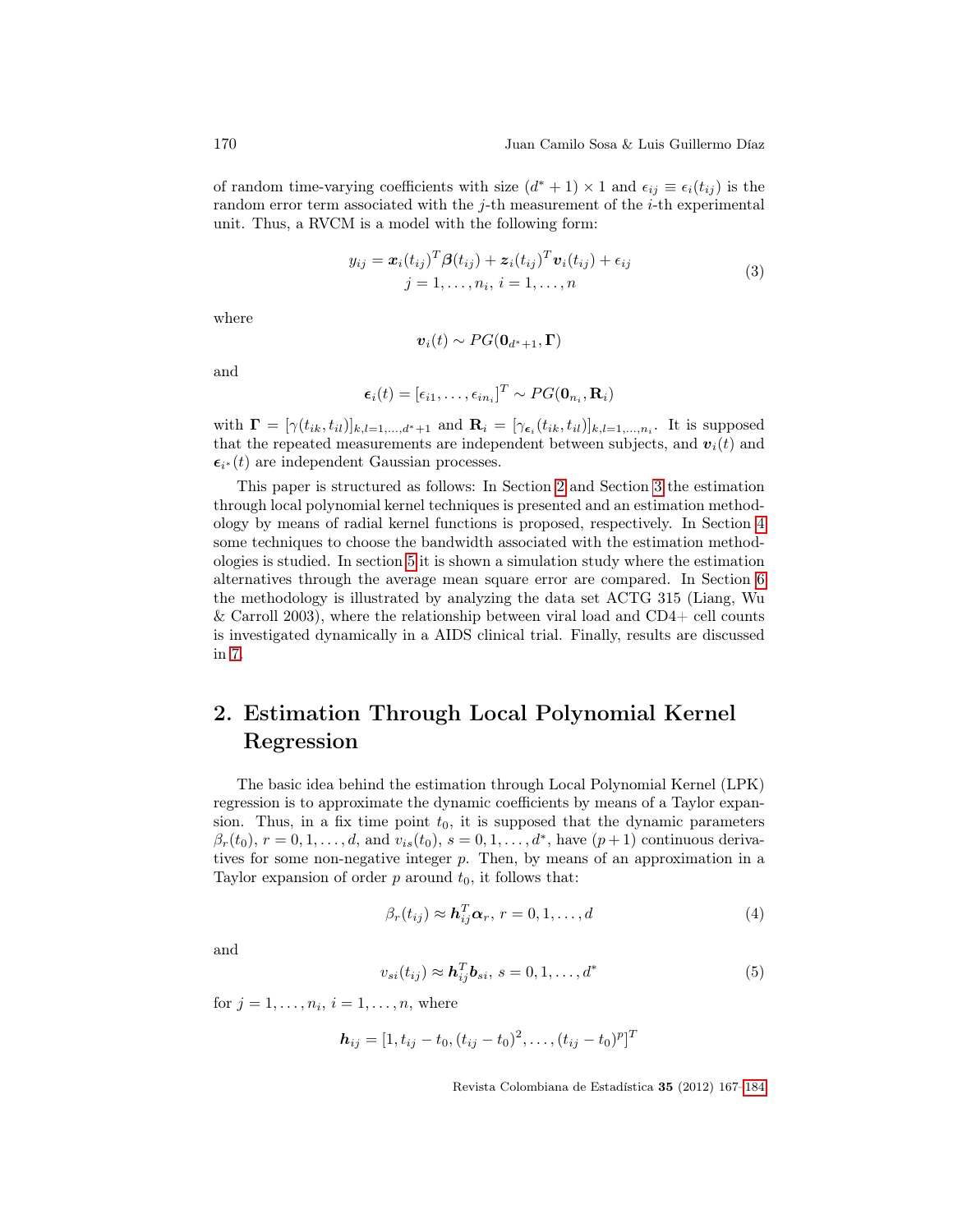is the vector of  $(p+1) \times 1$  components related with the polynomials in the approximation,  $\boldsymbol{\alpha}_r = [\alpha_{r0}, \alpha_{r1}, \dots, \alpha_{rp}]^T$  and  $\boldsymbol{b}_{si} = [b_{si0}, b_{si1}, \dots, b_{sip}]^T$ , with

$$
\alpha_{rk} = \frac{\beta_r^{(k)}(t_0)}{k!} \tag{6}
$$

and

$$
b_{sik} = \frac{v_{si}^{(k)}(t_0)}{k!}
$$
 (7)

for  $k = 0, 1, ..., p$ .

Let  $\boldsymbol{\alpha} = [\boldsymbol{\alpha}_0^T, \boldsymbol{\alpha}_1^T, \dots, \boldsymbol{\alpha}_d^T]^T$  and  $\boldsymbol{b}_i = [\boldsymbol{b}_{0i}^T, \boldsymbol{b}_{1i}^T, \dots, \boldsymbol{b}_{d^*i}^T]^T$  be the vectors associated with the approximation of the dynamic coefficients. Given that the repeated measurements are independent between subjects and that  $v_i(t) \sim PG(\mathbf{0}_{d^*+1}, \mathbf{\Gamma}),$ it follows that the sequence of vectors  $b_1, \ldots, b_n$  constitutes a random sample from a population with a multivariate normal distribution with mean  $\mathbf{0}_{(d^*+1)(p+1)}$ and covariance matrix  $\mathbf{D} \equiv \mathbf{D}(t_0)$  with size  $d^*(p+1) \times d^*(p+1)$ . Thus, in a neighborhood of  $t_0$ , model [\(3\)](#page-3-1) can be approximately expressed as

<span id="page-4-0"></span>
$$
y_{ij} \approx \boldsymbol{x}_{ij}^T \boldsymbol{\alpha} + \boldsymbol{z}_{ij}^T \boldsymbol{b}_i + \epsilon_{ij}
$$
  
\n
$$
j = 1, \dots, n_i, i = 1, \dots, n
$$
\n(8)

where  $x_{ij} = x_i(t_{ij}) \otimes h_{ij}$ ,  $z_{ij} = z_i(t_{ij}) \otimes h_{ij}$ , with  $b_i \sim N(\mathbf{0}_{(d^*+1)(p+1)}, \mathbf{D})$  and  $\boldsymbol{\epsilon}_i \sim N(\boldsymbol{0}_{n_i}, \mathbf{R}_i)$ 

Thus, in a neighborhood of  $t_0$ , model [\(8\)](#page-4-0) is a standard LMEM where it is required to estimate  $\alpha$  and find the Best Linear Unbiased Predictor (BLUP) of  $\bm{b}_i$ , with the purpose of finding the estimations of  $\bm{\beta}(t)$  and  $\bm{v}_i(t)$ . In order to incorporate the information given in the neighborhood, as in Wu & Zhang (2006, p. 297), it is constituted the following objective function:

<span id="page-4-1"></span>
$$
(\mathbf{y} - \mathbf{X}\boldsymbol{\alpha} - \mathbf{Z}\boldsymbol{b})^T \mathbf{K}_h^{1/2} \mathbf{R}^{-1} \mathbf{K}_h^{1/2} (\mathbf{y} - \mathbf{X}\boldsymbol{\alpha} - \mathbf{Z}\boldsymbol{b}) + \boldsymbol{b}^T \widetilde{\mathbf{D}}^{-1} \boldsymbol{b}
$$
(9)

where

$$
\mathbf{b} = [\mathbf{b}_{1}^{T}, \dots, \mathbf{b}_{n}^{T}]^{T}
$$
\n
$$
\mathbf{y} = [\mathbf{y}_{1}^{T}, \dots, \mathbf{y}_{n}^{T}]^{T}, \quad \mathbf{y}_{i} = [y_{i1}, \dots, y_{in_{i}}]^{T}
$$
\n
$$
\mathbf{X} = [\mathbf{X}_{1}^{T}, \dots, \mathbf{X}_{n}^{T}]^{T}, \quad \mathbf{X}_{i} = [\mathbf{x}_{i1}, \dots, \mathbf{x}_{in_{i}}]^{T}
$$
\n
$$
\mathbf{Z} = diag[\mathbf{Z}_{1}, \dots, \mathbf{Z}_{n}], \quad \mathbf{Z}_{i} = [\mathbf{z}_{i1}, \dots, \mathbf{z}_{in_{i}}]^{T}
$$
\n
$$
\widetilde{\mathbf{D}} = diag[\mathbf{D}, \dots, \mathbf{D}], \quad \mathbf{R} = diag[\mathbf{R}_{1}, \dots, \mathbf{R}_{n}]
$$
\n
$$
\mathbf{K}_{h} = diag[\mathbf{K}_{1h}, \dots, \mathbf{K}_{nh}], \quad \mathbf{K}_{ih} = diag[K_{h}(t_{i1} - t_{0}), \dots, K_{h}(t_{in_{i}} - t_{0})]
$$
\n(10)

with  $K_h(\cdot) = K(\cdot/h)/h$ ,  $K(\cdot)$  a kernel function and h a bandwidth.

 $\sim$ 

The estimators can be found fitting the model

$$
\widetilde{\mathbf{y}} = \widetilde{\mathbf{X}}\boldsymbol{\alpha} + \widetilde{\mathbf{Z}}\boldsymbol{b} + \boldsymbol{\epsilon}
$$
\n
$$
\boldsymbol{b} \sim N(\mathbf{0}_N, \widetilde{\mathbf{D}}), \ \boldsymbol{\epsilon} \sim N(\mathbf{0}_N, \mathbf{R})
$$
\n(11)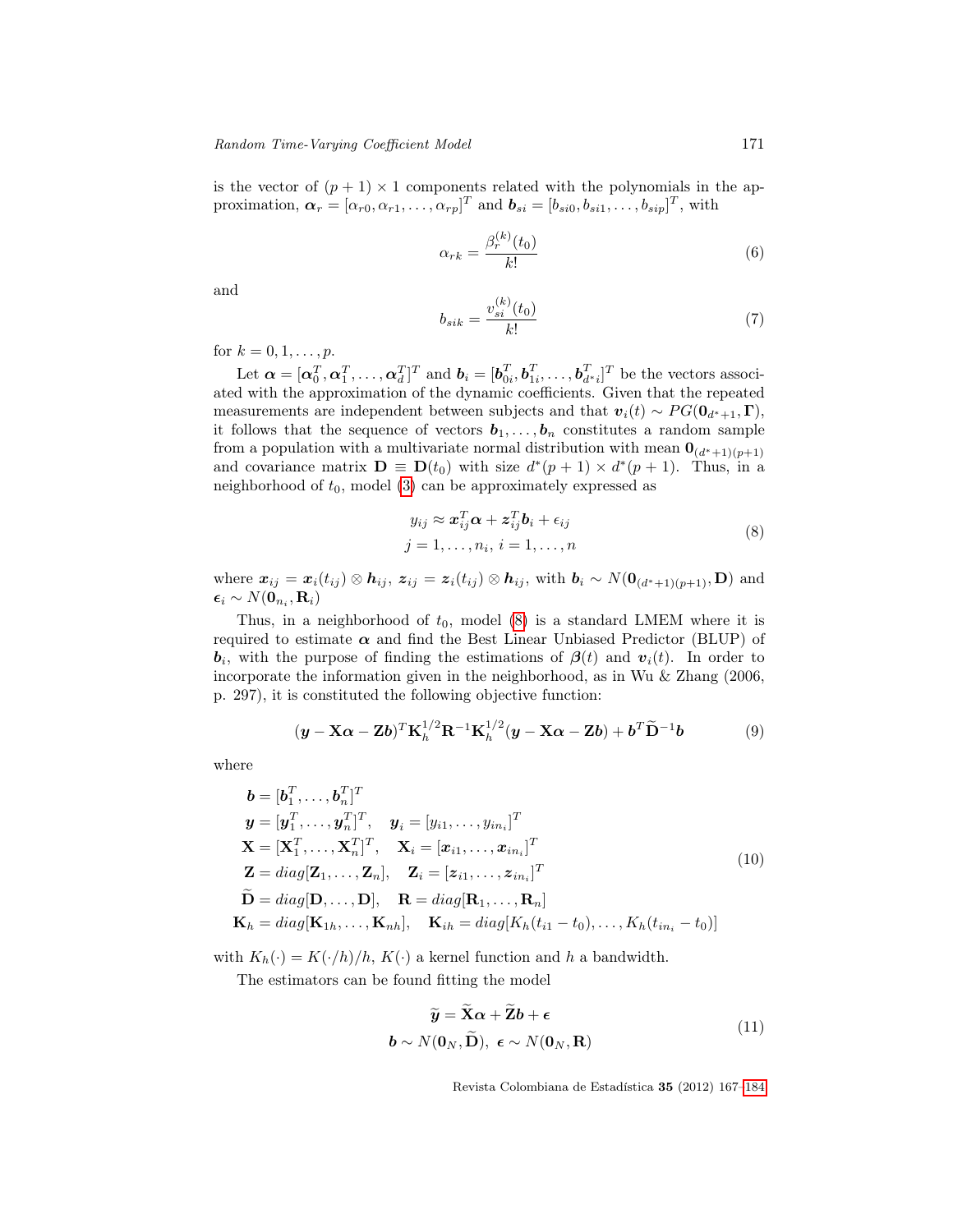where  $\widetilde{\mathbf{y}} = \mathbf{K}_h^{1/2}$  $\tilde{\mathbf{X}}_h^{1/2} \mathbf{y}, \, \tilde{\mathbf{X}} = \mathbf{K}_h^{1/2} \mathbf{X}, \, \tilde{\mathbf{Z}} = \mathbf{K}_h^{1/2} \mathbf{Z} \text{ and } N = \sum_{i=1}^n n_i.$ 

Therefore, given the variance components  $\overline{\mathbf{D}}$  and  $\mathbf{R}$ , the kernel function  $K(\cdot)$ and the bandwidth h, to minimize [\(9\)](#page-4-1) in relation with  $\alpha$  and  $b$  leads to

$$
\widehat{\mathbf{\alpha}} = \left(\mathbf{X}^T \mathbf{K}_h^{1/2} \mathbf{V}^{-1} \mathbf{K}_h^{1/2} \mathbf{X}\right)^{-1} \mathbf{X}^T \mathbf{K}_h^{1/2} \mathbf{V}^{-1} \mathbf{K}_h^{1/2} \mathbf{y}
$$
(12)

$$
\widehat{\mathbf{b}} = \widetilde{\mathbf{D}} \mathbf{Z}^T \mathbf{K}_h^{1/2} \mathbf{V}^{-1} \mathbf{K}_h^{1/2} (\mathbf{y} - \mathbf{X} \widehat{\alpha})
$$
\n(13)

and

$$
\widehat{\boldsymbol{b}}_i = \mathbf{D} \mathbf{Z}_i \mathbf{K}_{ih}^{1/2} \mathbf{V}_i^{-1} \mathbf{K}_{ih}^{1/2} (\boldsymbol{y}_i - \mathbf{X}_i \widehat{\boldsymbol{\alpha}})
$$

where

$$
\mathbf{V} = diag[\mathbf{V}_1, \dots, \mathbf{V}_n] = \mathbf{K}_h^{1/2} \mathbf{Z} \widetilde{\mathbf{D}} \mathbf{Z}^T \mathbf{K}_h^{1/2} + \mathbf{R}
$$

with

$$
\mathbf{V}_i = \mathbf{K}_{ih}^{1/2} \mathbf{Z}_i \mathbf{D} \mathbf{Z}_i^T \mathbf{K}_{ih}^{1/2} + \mathbf{R}_i
$$

# <span id="page-5-0"></span>3. Estimation through Radial Kernel Functions

The idea behind the estimation through Radial Kernel Functions (RKF) is to approximate the dynamic coefficients by means of a linear combination of kernel functions treated as radial basis functions. Thus, it is possible to express the dynamic parameters by means of

$$
\beta(t) = \Xi(t)^T \alpha \tag{14}
$$

and

<span id="page-5-1"></span>
$$
\boldsymbol{v}_i(t) = \boldsymbol{\Theta}(t)^T \boldsymbol{b}_i, \, i = 1, \dots, n \tag{15}
$$

where  $\boldsymbol{\alpha} = [\boldsymbol{\alpha}_0^T, \boldsymbol{\alpha}_1^T, \dots, \boldsymbol{\alpha}_d^T]^T$ ,  $\boldsymbol{\Xi}(t) = diag[\boldsymbol{\Xi}_0(t), \boldsymbol{\Xi}_1(t), \dots, \boldsymbol{\Xi}_d(t)],$ 

$$
\boldsymbol{\alpha}_r = [\alpha_{r1}, \dots, \alpha_{rM}]^T \mathbf{\Xi}_r(t) = \left[ \xi_r \left( \frac{|t - t_1|}{h} \right), \dots, \xi_r \left( \frac{|t - t_M|}{h} \right) \right]^T
$$

for  $r = 0, 1, ..., d$ ,  $\mathbf{b}_i = [\mathbf{b}_{0i}^T, \mathbf{b}_{1i}^T, ..., \mathbf{b}_{d'i}^T]^T$ ,  $\mathbf{\Theta}(t) = diag[\mathbf{\Theta}_0(t), \mathbf{\Theta}_1(t), ..., \mathbf{\Theta}_{d^*}(t)]$ 

$$
\boldsymbol{b}_{si} = [b_{si1}, \dots, b_{siM}]^T \boldsymbol{\Theta}_s(t) = \left[\theta_s \left(\frac{|t - t_1|}{h}\right), \dots, \theta_s \left(\frac{|t - t_M|}{h}\right)\right]^T
$$

for  $i = 1, \ldots, n$ ,  $s = 0, 1, \ldots, d^*$ , with  $\xi_r : [0, \infty) \to \mathbb{R}$  and  $\theta_s : [0, \infty) \to \mathbb{R}$  kernel functions,  $t_1, \ldots, t_M$  are all the M measurements time points that are different (or quantils of these) and  $h$  is a bandwidth.

If  $\xi_r \equiv \xi$  for each  $r = 0, 1, ..., d$  and  $\theta_s \equiv \theta$  for each  $s = 0, 1, ..., d^*$ , then

$$
\boldsymbol{\beta}(t) = \left[\mathbf{I}_{d+1} \otimes \boldsymbol{\xi}(t)\right]^T \boldsymbol{\alpha} \tag{16}
$$

and

$$
\boldsymbol{v}_i(t) = \left[\mathbf{I}_{d^*+1} \otimes \boldsymbol{\theta}(t)\right]^T \boldsymbol{b}_i, \ i = 1, \dots, n \tag{17}
$$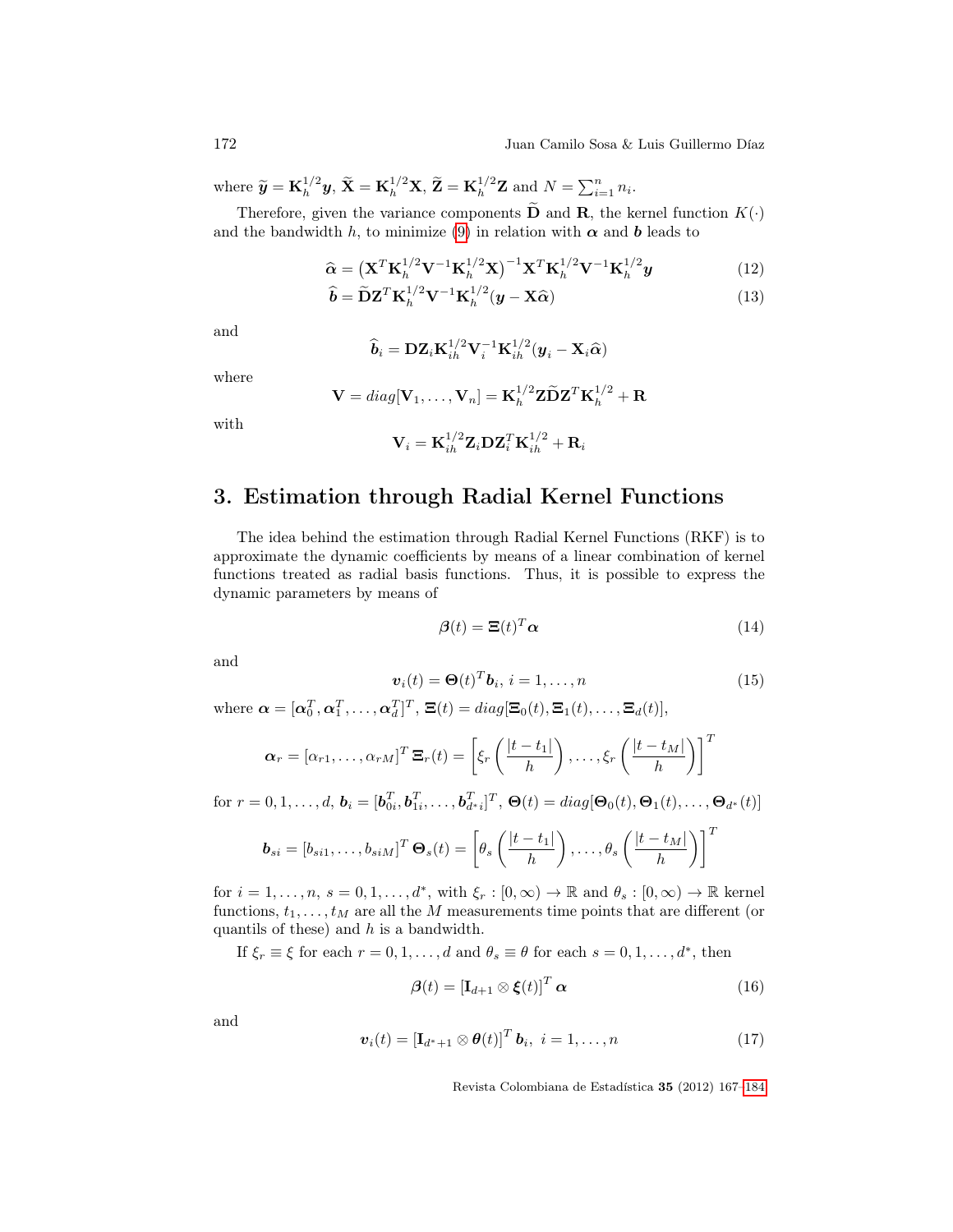where  $I_k$  denote the identity matrix of  $k \times k$ ,

<span id="page-6-1"></span>
$$
\boldsymbol{\xi}(t) = \left[ \xi \left( \frac{|t - t_1|}{h} \right), \dots, \xi \left( \frac{|t - t_M|}{h} \right) \right]^T \tag{18}
$$

and

<span id="page-6-2"></span>
$$
\boldsymbol{\theta}(t) = \left[\theta\left(\frac{|t - t_1|}{h}\right), \dots, \theta\left(\frac{|t - t_M|}{h}\right)\right]^T \tag{19}
$$

As above, given that  $\mathbf{v}_i(t) \sim PG(\mathbf{0}_{d^*+1}, \mathbf{\Gamma})$  and that the repeated measurements are independent between subjects, it follows that the sequence of vectors  $b_1, \ldots, b_n$  constitutes a random sample from a population with a multivariate normal distribution with mean  $\mathbf{0}_{(d^*+1)(p+1)}$  and covariance matrix  $\mathbf{D} \equiv \mathbf{D}(t)$  with size  $d^*(p+1) \times d^*(p+1)$ . Due to [\(3\)](#page-3-1) and [\(15\)](#page-5-1), it follows that  $\gamma(s,t) = \Theta(s)^T \mathbf{D}\Theta(t)$ , so that an estimator of  $D$  leads directly to an estimator of  $\Gamma$ .

Thus, model [\(3\)](#page-3-1) can be approximately expressed as

<span id="page-6-3"></span>
$$
y_{ij} \approx \boldsymbol{x}_{ij}^T \boldsymbol{\alpha} + \boldsymbol{z}_{ij}^T \boldsymbol{b}_i + \epsilon_{ij}
$$
  
\n
$$
j = 1, \dots, n_i, i = 1, \dots, n
$$
\n(20)

where  $x_{ij} = \Xi(t_{ij})x_i(t_{ij})$  and  $z_{ij} = \Theta(t_{ij})z_i(t_{ij})$ , with  $b_i \sim N(\mathbf{0}_{(d^*+1)(p+1)}, \mathbf{D})$ and  $\boldsymbol{\epsilon}_i \sim N(\mathbf{0}_{n_i}, \mathbf{R}_i)$ .

If  $\xi_r \equiv \xi$  and  $\theta_s \equiv \theta$  then

$$
\bm{x}_{ij}=(\mathbf{I}_{d+1}\otimes\bm{\xi}(t_{ij}))\bm{x}_i(t_{ij})
$$

and

$$
\bm{z}_{ij}=(\mathbf{I}_{d^*+1}\otimes \bm{\theta}(t_{ij}))\bm{z}_i(t_{ij})
$$

where  $\xi(t)$  and  $\theta(t)$  are given in [\(18\)](#page-6-1) and [\(19\)](#page-6-2).

Given the vectors  $\Xi_r(t)$ ,  $r = 0, 1, \ldots, d$ , and  $\Theta_s(t)$ ,  $s = 0, 1, \ldots, d^*$ , and the bandwidth h, model [\(20\)](#page-6-3) is a standard LMEM where it is required to estimate  $\alpha$ and find the BLUP of  $b_i$  in order to calculate the estimations of  $\beta(t)$  and  $v_i(t)$ .

## <span id="page-6-0"></span>4. Bandwidth Selection

By estimating the dynamic components of model [3](#page-3-1) through LPK or RKF, it is mandatory to choose the bandwidth  $h$  carefully. In this section are presented two selection criterions designed to choose smoothing parameters: Subject Cross-Validation (SCV) and Point Cross-Validation (PCV).

### 4.1. Subject Cross-Validation

This criterion was proposed by Rice & Silverman (1991), and has been studied by many authors, as Hoover et al. (1998) for instance. The idea behind this criteria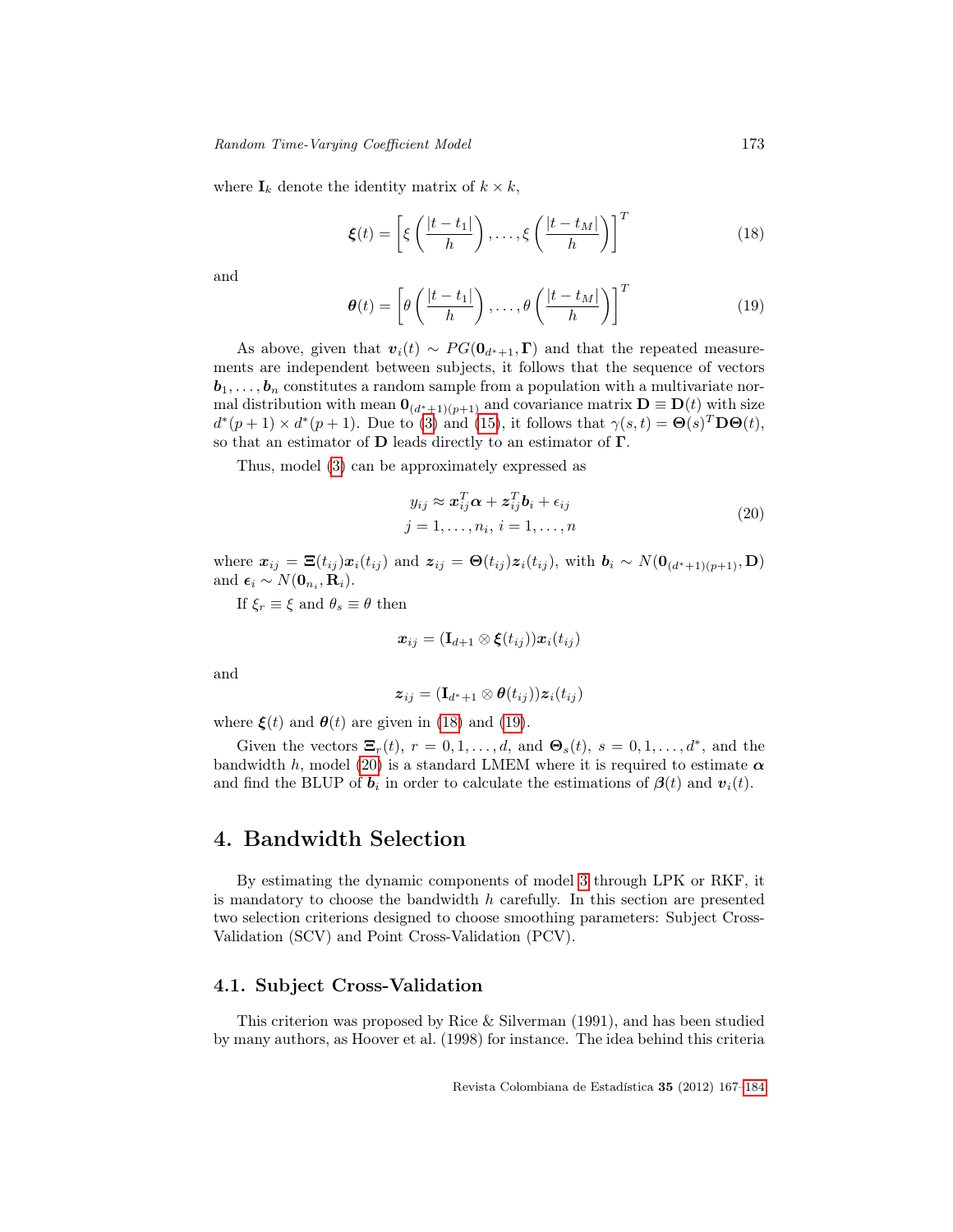is to choose the smoothing parameter vector that minimize the expression

$$
SCV(h) = \sum_{i=1}^{n} \sum_{j=1}^{n_i} w_i \left[ y_{ij} - x_i(t_{ij})^T \hat{\boldsymbol{\beta}}^{(-i)}(t_{ij}) \right]^2
$$
(21)

where  $y_{ij}$  and  $x_i(t_{ij})$  are defined as in model [\(3\)](#page-3-1),  $\hat{\beta}^{(-i)}(t)$  denotes the estimation of  $\beta(t)$  excluding the data related with the *i*-th subject, and  $w_i$  for  $i = 1 \ldots, n$ , is a weight given by some of the following schemes:

**Scheme 1** All weights are given by  $w_i = 1/N$ ,  $i = 1, ..., n$ , where  $N = \sum_{i=1}^{n} n_i$ . **Scheme 2** All weights are given by  $w_i = 1/(nn_i)$ ,  $i = 1, ..., n$ .

Scheme 1 uses the same weight for all experimental units and was proposed by Hoover et al. (1998). Scheme 2 is considered by Huang, Wu & Zhou (2002) and uses different weights for the subjects taken into account in the study. In Huang et al. (2002) it is shown that scheme 1 could lead to inconsistent estimators of  $\alpha$ .

### 4.2. Point Cross Validation

Let  $\{t_l: l = 1, \ldots, M\}$  be the set formed by all the measuring times that are different (or quantiles of these) in all the data set. For a given time point  $t_l$ , let  $\{i_{l^*}: l^* = 1, \ldots, m_l\}$  be the set of all experimental units at time  $t_l$ .

The idea behind this criteria is to choose the smoothing parameter vector that minimize the expression

$$
PCV(h) = \sum_{l=1}^{M} \sum_{l^*=1}^{m_l} w_l \left[ y_{i_{l^*}}(t_{l^*}) - \hat{s}_{i_{l^*}}^{(-l)}(t_l) \right]^2 \tag{22}
$$

where  $y_{i_{l^*}}(t_{l^*})$  is the value of the response variable for subject  $i_{l^*}$  at time  $t_{l^*}$ ,  $w_l = (Mm_l)^{-1}$  is the weight associated with the l-th measuring time and  $\hat{s}_{l_l}^{(-l)}$ <br>denotes the estimation of the response variable for experimental unit in at time  $\sum_{i_{l^*}}^{(-i)}(t_l)$ denotes the estimation of the response variable for experimental unit  $i_{l^*}$  at time  $t_l$ when all the observations related with the response variable at time  $t_l$  have been excluded.

## <span id="page-7-0"></span>5. Simulation

This section presents a simulation study to evaluate the performance of the estimation methods. The comparison is performed through the Average Mean Square Error (AMSE) given by

$$
AMSE(\kappa) = \frac{1}{n} \sum_{i=1}^{n} \frac{1}{n_i} \sum_{j=1}^{n_i} \left[ \kappa(t_{ij}) - \hat{\kappa}(t_{ij}) \right]^2
$$
 (23)

with  $\kappa(\cdot)$  a function that corresponds to any dynamic coefficient of model [\(3\)](#page-3-1).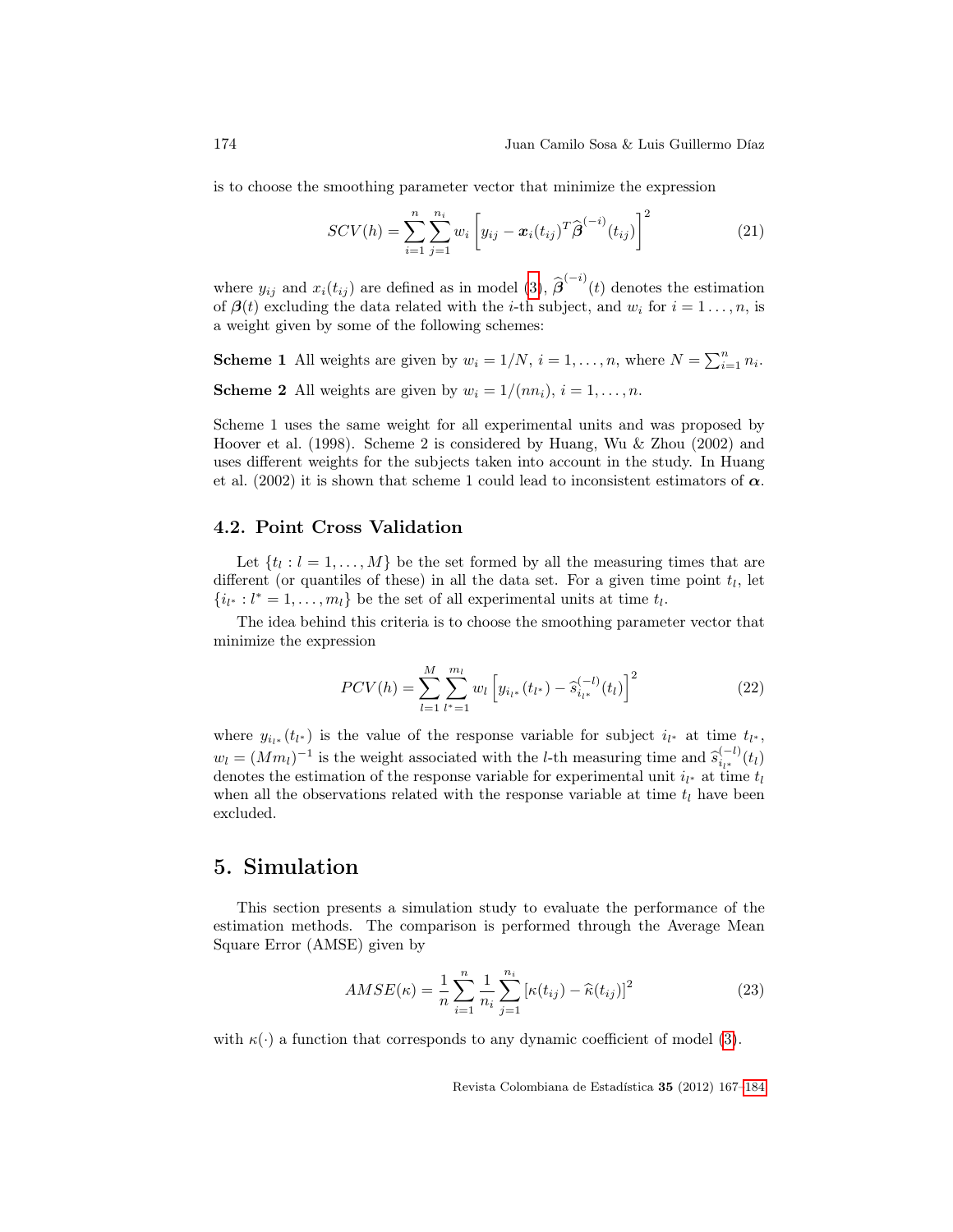Simulation strategy is similar to that followed by Wu & Liang (2004). The simulation model is structured as follows:

$$
y_i(t) = \beta_0(t) + x_{i1}(t) [\beta_1(t) + v_{1i}(t)] + \epsilon_i(t), i = 1,..., n
$$
  
\n
$$
x_{i1}(t) = 1 - \exp[-0.5t - (i/n)]
$$
  
\n
$$
\beta_0(t) = 3 \exp(t), \beta_1(t) = 1 + \cos(2\pi t) + \sin(2\pi t)
$$
  
\n
$$
v_{1i}(t) = a_{i0} + a_{i1} \cos(2\pi t) + a_{i2} \sin(2\pi t)
$$
  
\n
$$
a_i = [a_{i0}, a_{i1}, a_{i2}]^T \sim N([0, 0, 0]^T, diag[\sigma_0^2, \sigma_1^2, \sigma_2^2])
$$
  
\n
$$
\epsilon_i(t) \sim N(0, \sigma_\epsilon^2 x_{i1}^2(t))
$$
\n(24)

where  $\beta_0(t)$ ,  $\beta_1(t)$  and  $v_{1i}(t)$ , are the dynamic parameters of the model,  $x_i(t)$  is the covariate of the model associated with  $\beta_1(t)$  and where  $v_{1i}(t)$  and  $\epsilon_i(t)$  are random errors. This model corresponds to the RVCM given in [\(3\)](#page-3-1) where

$$
\boldsymbol{\beta}(t) = [\beta_0(t), \beta_1(t)]^T, \boldsymbol{v}_i(t) = [v_{1i}(t)], \boldsymbol{x}_i(t) = [x_{i0}(t), x_{i1}(t)]^T, \boldsymbol{z}_i(t) = [z_{i1}(t)]
$$

with  $x_{i0}(t) \equiv 1$  and  $z_{i1}(t) \equiv x_{i1}(t)$ . Note that in the simulated model  $\mathbf{R}_i$  is a diagonal matrix and D is an unstructured covariance matrix. The observations between subjects are simulated independent.

It is assumed that  $\sigma_1^2 = \sigma_2^2 = \sigma_{\epsilon}^2 = \sigma^2$ . Then, the correlation coefficient between repeated measurements within each experimental unit is

$$
\rho = \mathbb{C}orr[y_i(t), y_i(s))] = \frac{\sigma_0^2 + \sigma^2 \cos[2\pi(t - s)]}{\sigma_0^2 + 2\sigma^2}, \text{ for } s \neq t
$$

therefore

$$
\frac{\sigma_0^2 - \sigma^2}{\sigma_0^2 + 2\sigma^2} \le \rho_y \le \frac{\sigma_0^2 + \sigma^2}{\sigma_0^2 + 2\sigma^2}
$$

To simulate different intensities of correlation are considered three cases:

- **Case 1** In which  $\sigma_1^2 = \sigma_2^2 = \sigma_\epsilon^2 = \sigma^2 = 0.01$  and  $\sigma_0^2 = 0.01$ . This corresponds to  $\rho_y \in (0\;,\,0.67\;).$
- **Case 2** In which  $\sigma_1^2 = \sigma_2^2 = \sigma_\epsilon^2 = \sigma^2 = 0.01$  and  $\sigma_0^2 = 0.04$ . This corresponds to  $\rho_y \in ( \ 0.50 \ , \ 0.83 \ ).$
- **Case 3** In which  $\sigma_1^2 = \sigma_2^2 = \sigma_\epsilon^2 = \sigma^2 = 0.01$  and  $\sigma_0^2 = 0.09$ . This corresponds to  $\rho_y \in (0.73, 0.91).$

Design times are simulated in accordance with the expression

$$
t_{ij} = j/(m+1), i = 1, \ldots, n, j = 1, \ldots, m
$$

where  $m$  is a positive integer. To simulate unbalanced data sets, a main characteristic of the structure of longitudinal data, in each subject are removed randomly repeated measures with a rate  $r_m = 30\%$ . Thus, there is approximately  $m(1-r_m)$ repeated measurements per experimental unit and  $nm(1 - r_m)$  measurements in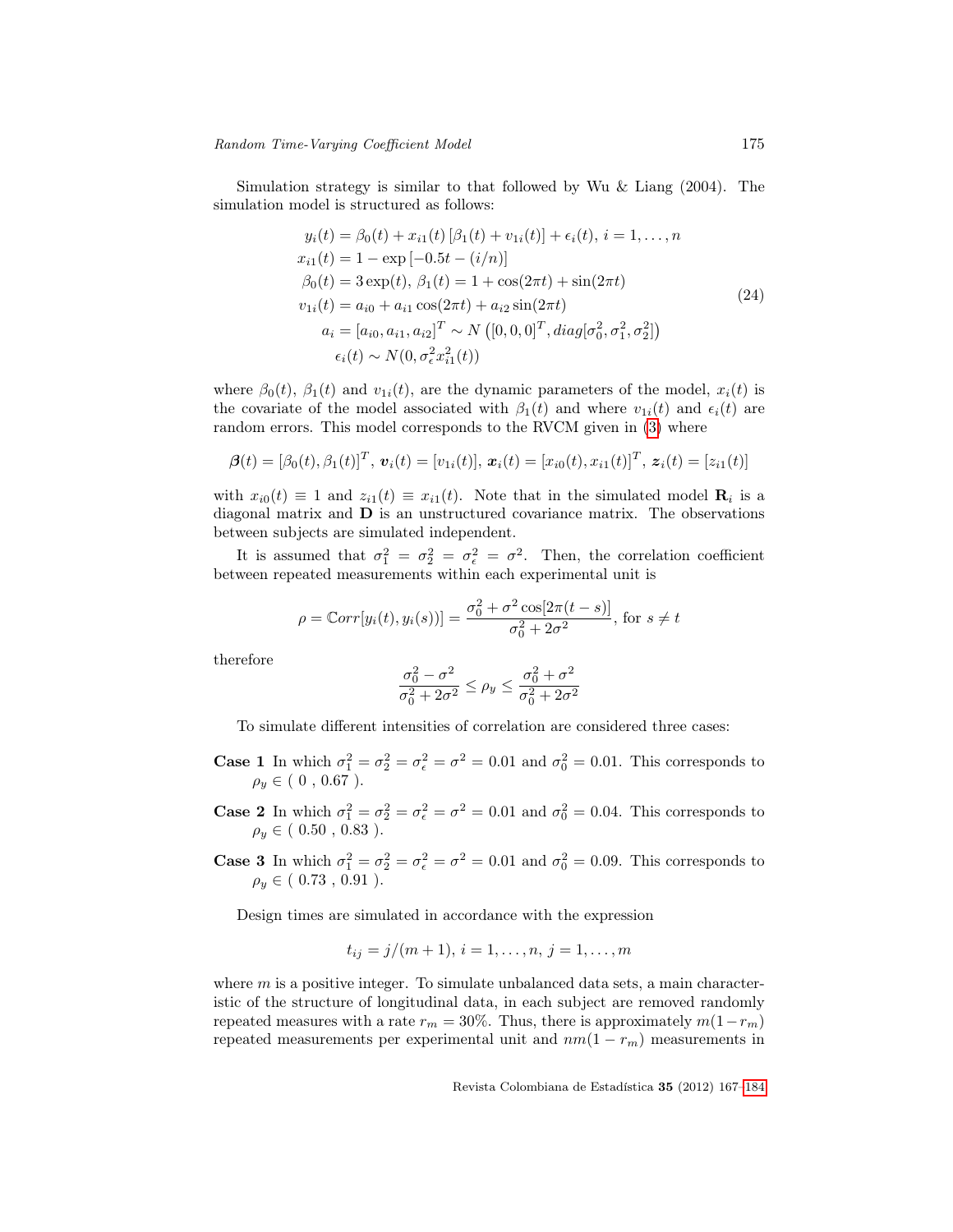<span id="page-9-0"></span>Scenario  $n \quad m$  $\frac{\sigma_0^2}{0.01}$ Scenario  $n \overline{m}$  $\frac{\sigma_0^2}{0.01}$ Scenario  $n \quad m$  $\frac{\sigma_0^2}{0.01}$ 1 5 5 0.01 10 10 5 0.01 19 20 5 0.01 2 5 5 0.04 11 10 5 0.04 20 20 5 0.04 3 5 5 0.09 12 10 5 0.09 21 20 5 0.09 4 5 10 0.01 13 10 10 0.01 22 20 10 0.01 5 5 10 0.04 14 10 10 0.04 23 20 10 0.04 6 5 10 0.09 15 10 10 0.09 24 20 10 0.09 7 5 15 0.01 16 10 15 0.01 25 20 15 0.01 8 5 15 0.04 17 10 15 0.04 26 20 15 0.04 9 5 15 0.09 18 10 15 0.09 27 20 15 0.09

Table 1: Scenarios for the simulation study.

total. Smoothing parameters are chosen by using PCV. Table [1](#page-9-0) contains all the scenarios considered in the simulation study.

Each scenario was repeated  $N = 500$  times and each time was calculated  $AMSE(\beta_0)$  and  $AMSE(\beta_1)$ , in order to compare the relative performance of the Local Polynomial Kernel Regression Estimation (LPKE) with Radial Kernel Functions Estimation (RKFE). For these estimations the next indicators are define

<span id="page-9-2"></span><span id="page-9-1"></span>
$$
AMSER_{(RKFE/LPKE)} = \frac{1}{N} \sum_{k=1}^{N} \frac{AMSE_k(\kappa, LPKE)}{AMSE_k(\kappa, RKFE)} \times 100\%
$$
 (25)

and

$$
AMSERKF_{(RKFE/LPKE)} = \frac{\sum_{k=1}^{N} I_{\{AMSE_k(\kappa, LPKE) > AMSE_k(\kappa, RKFE)\}}}{N} \times 100\% \quad (26)
$$

where  $AMSE_k(\kappa, LPKE)$  and  $AMSE_k(\kappa, RKFE)$  denote the value of  $AMSE(\kappa)$ obtained in the k-th simulation replicate,  $k = 1, \ldots, N$ , by using the RKFE and the LPKE respectively, and  $I_A$  denotes the indicator function of set  $A.$   $AMSER$ represents the average relative efficiency associated with the N replications and AMSERKF is the percentage of estimations obtained through RKF that are better than those obtained through LPK in relation to the AMSE in AMSE in the N replications. If  $AMSER \approx 100\%$  and  $AMSERKF \approx 50\%$ , LPKE and the RKFE perform similarly; if  $AMSER > 100\%$  y  $AMSERKF > 50\%$ , RKFE has better performance than LPKE; and if  $AMSER < 100\%$  and  $AMSERKF < 50\%$ , LPKE has better performance than RKFE.

Table [2](#page-10-0) contains the results of the simulation. According to this table, the choice rules of an alternative estimation by using indicators [\(25\)](#page-9-1) and [\(26\)](#page-9-2), and Tables [3](#page-10-1) and [4](#page-11-1) which summarizes the results, it follows that at 48% of cases the best estimation strategy is the RKFE; by approximation to the rules given, that is, following the criteria  $AMSER_0 \approx 100\%$  y  $AMSERKF_0 \approx 50\%$ , it has that in the 35.2% of the situations the two strategies behave similarly; furthermore, just 9.3% of cases the best strategy is LPKE and for 7.4% of the scenarios the criterion does not decide  $(AMSER > 100\%$  and  $AMSERKF < 50\%$ , or,  $AMSER < 100\%$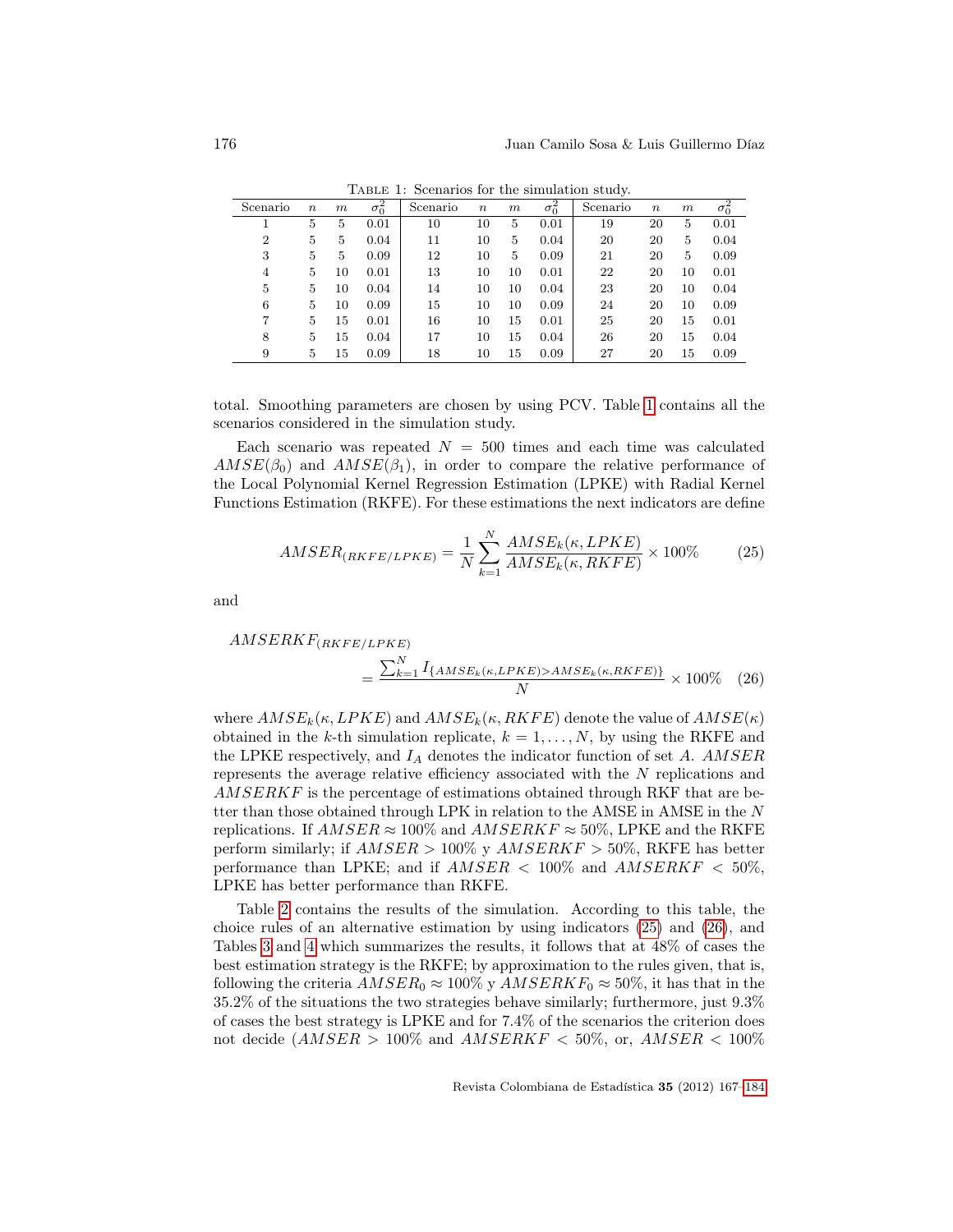Table 2: Simulation results.

<span id="page-10-0"></span>

|                                                                                                                                                                                                                  |                                                                   | $n=5$ |  |                                                                                          | $n=10$ |  |  | $n=20$ |  |                                                                                           |
|------------------------------------------------------------------------------------------------------------------------------------------------------------------------------------------------------------------|-------------------------------------------------------------------|-------|--|------------------------------------------------------------------------------------------|--------|--|--|--------|--|-------------------------------------------------------------------------------------------|
|                                                                                                                                                                                                                  |                                                                   |       |  |                                                                                          |        |  |  |        |  | $m = 5$ $m = 10$ $m = 15$ $m = 5$ $m = 10$ $m = 15$ $m = 5$ $m = 10$ $m = 15$             |
| $\sigma_0^2 = 0.01$                                                                                                                                                                                              | AMSER <sub>0</sub>                                                |       |  |                                                                                          |        |  |  |        |  | $100.0\%$ $100.2\%$ $101.1\%$ $100.9\%$ $100.0\%$ $100.0\%$ $101.0\%$ $102.0\%$ $100.8\%$ |
|                                                                                                                                                                                                                  | $AMSERKF_0$ 49.9% 50.2% 50.8% 50.8% 49.2% 48.4% 50.9% 46.0% 62.0% |       |  |                                                                                          |        |  |  |        |  |                                                                                           |
|                                                                                                                                                                                                                  | AMSER <sub>1</sub>                                                |       |  |                                                                                          |        |  |  |        |  | $100.5\%$ 102.4\% 101.4\% 100.0\% 101.5\% 100.9\% 99.6\% 100.1\% 100.4\%                  |
|                                                                                                                                                                                                                  | $AMSERKF_1$                                                       |       |  | 45.8\% 51.2\% 50.8\% 48.1\% 51.0\% 50.4\% 43.8\% 61.9\% 56.4\%                           |        |  |  |        |  |                                                                                           |
| $\sigma_0^2 = 0.04 \frac{AMSERKF_0}{AMSER} \begin{bmatrix} 50.7\% & 49.4\% & 45.8\% \end{bmatrix} \begin{bmatrix} 47.8\% & 45.9\% & 49.9\% \end{bmatrix} \begin{bmatrix} 49.0\% & 63.1\% & 51.8\% \end{bmatrix}$ | AMSER <sub>0</sub>                                                |       |  |                                                                                          |        |  |  |        |  | $100.1\%$ $100.0\%$ $100.0\%$ $100.1\%$ $101.0\%$ $100.0\%$ $100.0\%$ $102.1\%$ $100.5\%$ |
|                                                                                                                                                                                                                  |                                                                   |       |  |                                                                                          |        |  |  |        |  |                                                                                           |
|                                                                                                                                                                                                                  | AMSER <sub>1</sub>                                                |       |  |                                                                                          |        |  |  |        |  | 99.6% 102.2% 100.7% 100.0% 100.8% 100.5% 100.7% 101.3% 100.4%                             |
|                                                                                                                                                                                                                  | $AMSERKF_1$                                                       |       |  | 42.0\% 52.7 \% 48.1\% 46.9\% 50.1\% 54.9\% 50.2\% 49.9\% 52.8\%                          |        |  |  |        |  |                                                                                           |
| $\sigma_0^2 = 0.09 \left. \frac{AMSER}{K}F_0 \right ,$                                                                                                                                                           | AMSER <sub>0</sub>                                                |       |  | $100.9\%$ $100.5\%$ $100.1\%$ $100.0\%$ $100.0\%$ $100.3\%$ $100.0\%$ $100.7\%$ $99.9\%$ |        |  |  |        |  |                                                                                           |
|                                                                                                                                                                                                                  |                                                                   |       |  | $50.5\%$ $50.4\%$ $51.1\%$ $47.7\%$ $49.7\%$ $51.0\%$ $47.7\%$ $48.6\%$ $46.8\%$         |        |  |  |        |  |                                                                                           |
|                                                                                                                                                                                                                  | AMSER <sub>1</sub>                                                |       |  |                                                                                          |        |  |  |        |  | $99.3\%$ 101.8\% 101.6\% 100.5\% 101.3\% 100.9\%  99.5 \% 102.0\% 100.2 \%                |
|                                                                                                                                                                                                                  | $AMSERKF_1$                                                       | 44.5% |  | $49.0\%$ $49.3\%$ $49.6\%$ $43.6\%$ $51.6\%$ $46.7\%$ $52.0\%$ $51.4\%$                  |        |  |  |        |  |                                                                                           |

and  $AMSERKF > 50\%$ . It is also noted that the strategy most appropriate for estimating, considering  $\beta_0(t)$  and  $\beta_1(t)$  simultaneously, is type RKFE which corresponds to  $n = 5$ ,  $m = 10$  and  $\sigma_0^2 = 0.01$ ,  $n = 5$ ,  $m = 15$  and  $\sigma_0^2 = 0.01$ ,  $n = 10, m = 15$  and  $\sigma_0^2 = 0.09, n = 10, m = 15$  and  $\sigma_0^2 = 0.01$ , and  $n = 10$ ,  $m = 15$  and  $\sigma_0^2 = 0.04$ ; there is no case where LPKE improved the outcomes for both dynamic components simultaneously. Furthermore, there are a variety of cases where the best strategy is RKFE for one of the dynamic parameters and for the other two strategies perform similarly.

According to Table [3,](#page-10-1) it is concluded that while the value of  $\sigma_0^2$  decreases, and at the same time the correlation between repeated measurements, the proportion of times that the best strategy is RKFE increase. Moreover, in all degrees of correlation, the proportion of times that performs better RKFE is superior compared to the proportion for LPKE. In the same way, in all degrees of correlation, the proportion of times where the two strategies perform similarly is higher than the proportion where LPKE is the best option. Also, these relationships are maintained in each case for the dynamic intercept and the dynamic slope. Therefore, with any degree correlation and any dynamic parameter, in 83.3% of cases, RKFE performs better or similarly than LPKE. Thus, it is concluded that in such circumstances, to choose RKFE is the best alternative.

|                     |              | RKF     | Equal   | LPK     | No      |
|---------------------|--------------|---------|---------|---------|---------|
| $\sigma_0^2 = 0.01$ | $\beta_0(t)$ | 9.3%    | 5.6%    | $0.0\%$ | 1.9%    |
|                     | $\beta_1(t)$ | 11.1%   | 1.9%    | $1.9\%$ | 1.9%    |
| Total               |              | 20.4%   | 7.4%    | 1.9%    | 3.7%    |
| $\sigma_0^2 = 0.04$ | $\beta_0(t)$ | 5.6%    | 9.3%    | $0.0\%$ | 1.9%    |
|                     | $\beta_1(t)$ | $9.3\%$ | $5.6\%$ | $1.9\%$ | $0.0\%$ |
| Total               |              | 14.8%   | 14.8%   | 1.9%    | 1.9%    |
| $\sigma_0^2 = 0.09$ | $\beta_0(t)$ | 7.4%    | 7.4%    | 1.9%    | $0.0\%$ |
|                     | $\beta_1(t)$ | $5.6\%$ | 5.6%    | 3.7%    | 1.9%    |
| Total               |              | 13.0%   | 13.0%   | 5.6%    | 1.9%    |
| Total general       |              | 48.1%   | 35.2%   | $9.3\%$ | 7.4%    |

<span id="page-10-1"></span>TABLE 3: Proportion of times that a strategy is better than another for  $\sigma_0^2$  and  $\beta_r(t)$ .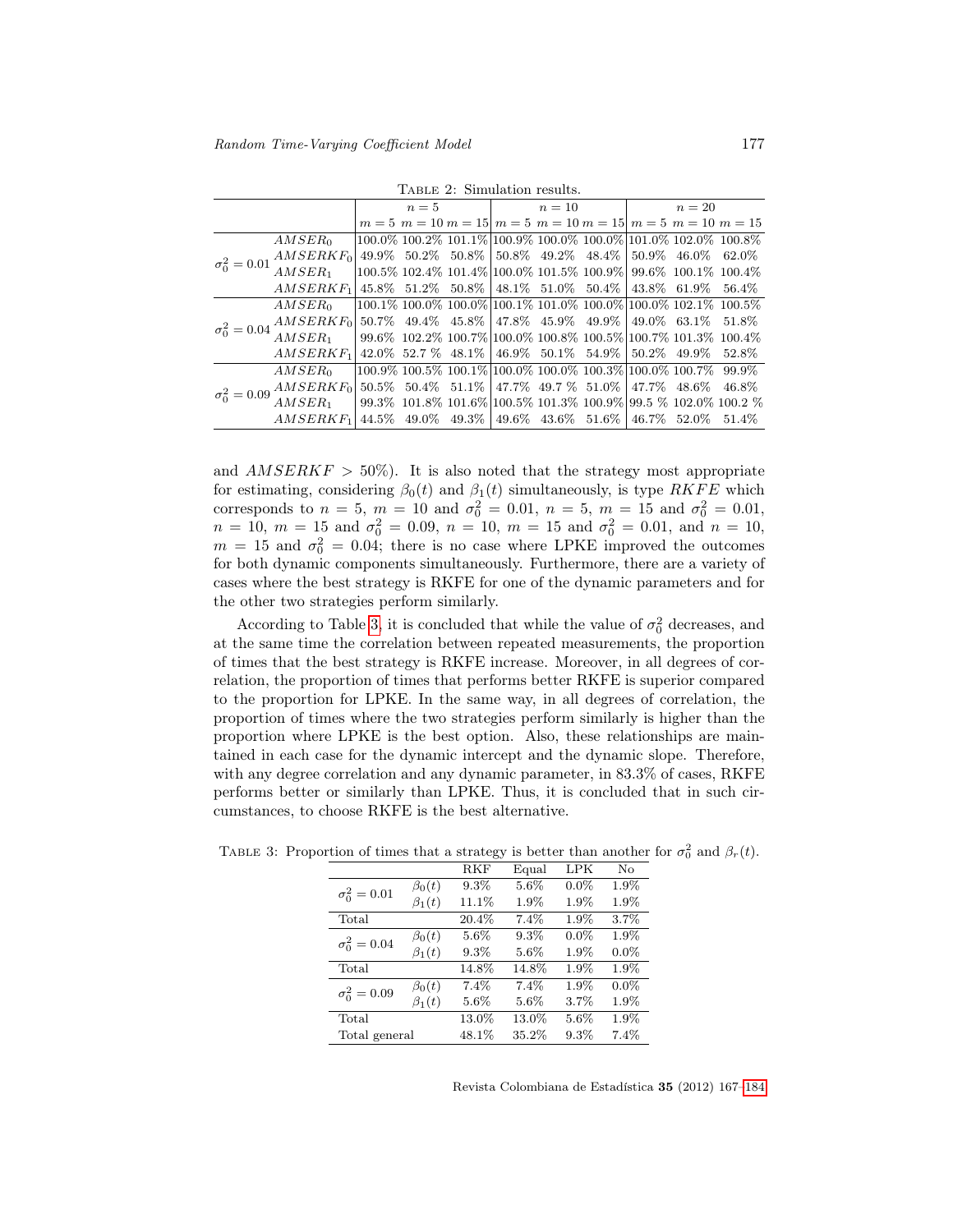|        |        | RKF      | Equal   | LPK     | No      |
|--------|--------|----------|---------|---------|---------|
|        | $m=5$  | 3.7%     | $1.9\%$ | 3.7%    | 1.9%    |
| $n=5$  | $m=10$ | 7.4%     | $3.7\%$ | $0.0\%$ | $0.0\%$ |
|        | $m=15$ | $5.6\%$  | $5.6\%$ | $0.0\%$ | $0.0\%$ |
| Total  |        | 16.7%    | 11.1%   | 3.7%    | 1.9%    |
|        | $m=5$  | 1.9%     | $9.3\%$ | $0.0\%$ | $0.0\%$ |
| $n=10$ | $m=10$ | 3.7%     | $3.7\%$ | $0.0\%$ | $3.7\%$ |
|        | $m=15$ | $7.4\%$  | $3.7\%$ | $0.0\%$ | $0.0\%$ |
| Total  |        | 13.0%    | 16.7%   | $0.0\%$ | $3.7\%$ |
|        | $m=5$  | 3.7%     | 3.7%    | 3.7%    | $0.0\%$ |
| $n=20$ | $m=10$ | $5.6\%$  | $3.7\%$ | $0.0\%$ | 1.9%    |
|        | $m=15$ | $9.3\%$  | $0.0\%$ | 1.9%    | $0.0\%$ |
| Total  |        | $18.5\%$ | 7.4%    | $5.6\%$ | 1.9%    |
| Total  |        | 48.1%    | 35.2%   | 9.3%    | 7.4%    |

<span id="page-11-1"></span>TABLE 4: Proportion of times that a strategy is better than another for n and m.

Furthermore, according to Table [4,](#page-11-1) for all sample sizes, when the number of repeated measurements of each individual increases, the proportion of scenarios where RKFE performs better RKFE increases as well. It must also be noted that this proportion is similar for all sample sizes, and is always significantly higher than the proportion where LPKE is the best option. Moreover, when  $n = 10$ is notorious the proportion of times where the two strategies perform similarly. Finally, it is observed the fact that the proportion of times where LPKE is better is equal to  $0.0\%$  in most cases for any value of  $n \vee m$ . Thus, it is concluded that the proposed methodology is the best option a high percentage of times in all simulated scenarios, or at least performs similarly to the LPKE, which very rarely performs better than the RKFE.

# <span id="page-11-0"></span>6. Application

The viral load (plasma VIH RNA copies/mL) and cell count  $CD4+$  are currently key indicators to assess AIDS treatments in clinical research. Initially it was considered the CD4+ cell count as a primary indicator of AIDS immunodeficiency, but it was newly found that viral load is more predictive for clinical outcomes. However, recently some researchers have suggested that a combination of these two indicators may be more appropriate to evaluate the treatment of HIV and AIDS. Therefore it is pertinent to study the relationship between viral load and CD4+ cell count during treatment (Liang et al. 2003).

Figure [2](#page-12-0) presents some graphs of a linear regression of viral load (log(RNA)) against to CD4+ cell counts in some measuring times of a clinical study of AIDS (ACTG 315). In this investigation, there are 46 infected patients with an antiviral therapy consisting of ritonavir, 3TC and AZT. After starting treatment, viral load and CD4+ cell count were observed simultaneously at days 0, 2, 7, 10, 14, 28, 56, 84, 168, and 336. The number of repeated measurements for individual varies from 4 to 10 and in total 361 observations were obtained.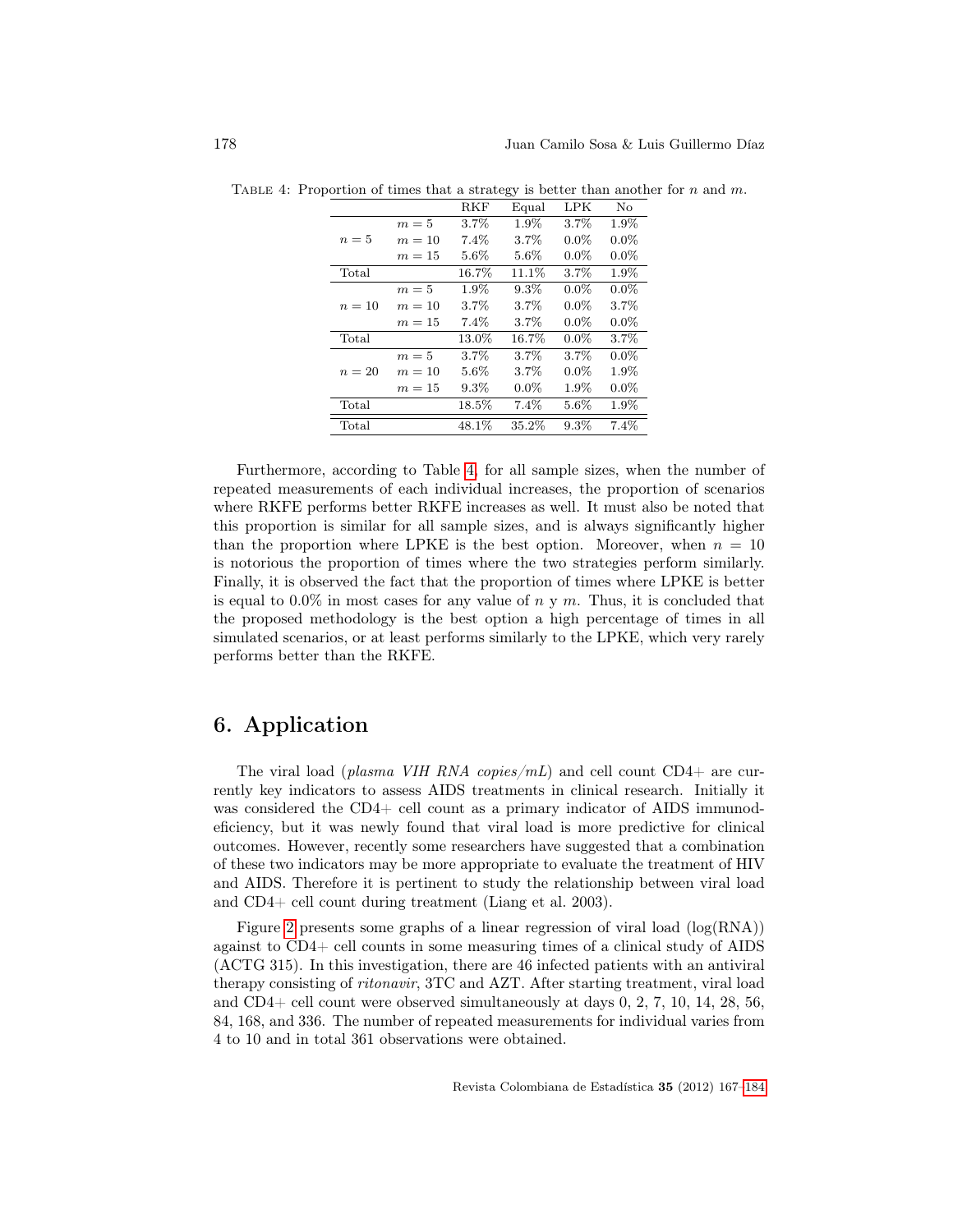<span id="page-12-1"></span>

Figure 1: Scatter plot for CD4+ cell count and viral load.

<span id="page-12-0"></span>

FIGURE 2: Graphs related with the linear regression of viral load  $(log_{10}(RNA))$  against CD4+ cell count in some measuring times. The model adjusted in each case has got the form  $\log_{10}(RNA) = \beta_0 + \beta_1(CD4/100) + e$ . The *p*-value corresponding to  $H_0$ :  $\beta_1 = 0$  against  $H_1$ :  $\beta_1 \neq 0$  is also presented in each case.

In general, it appears that the virologic (measured by the viral load) and the immune response (measured by the CD4+ cell count) of the patient are negatively correlated, and that their relationship is approximately linear during antiviral therapy. Figure [1](#page-12-1) shows the scatter plots associated with CD4+ cell count and viral load. The logarithm of viral load is used to stabilize the variance for the estimation procedures of the model fitted in the following.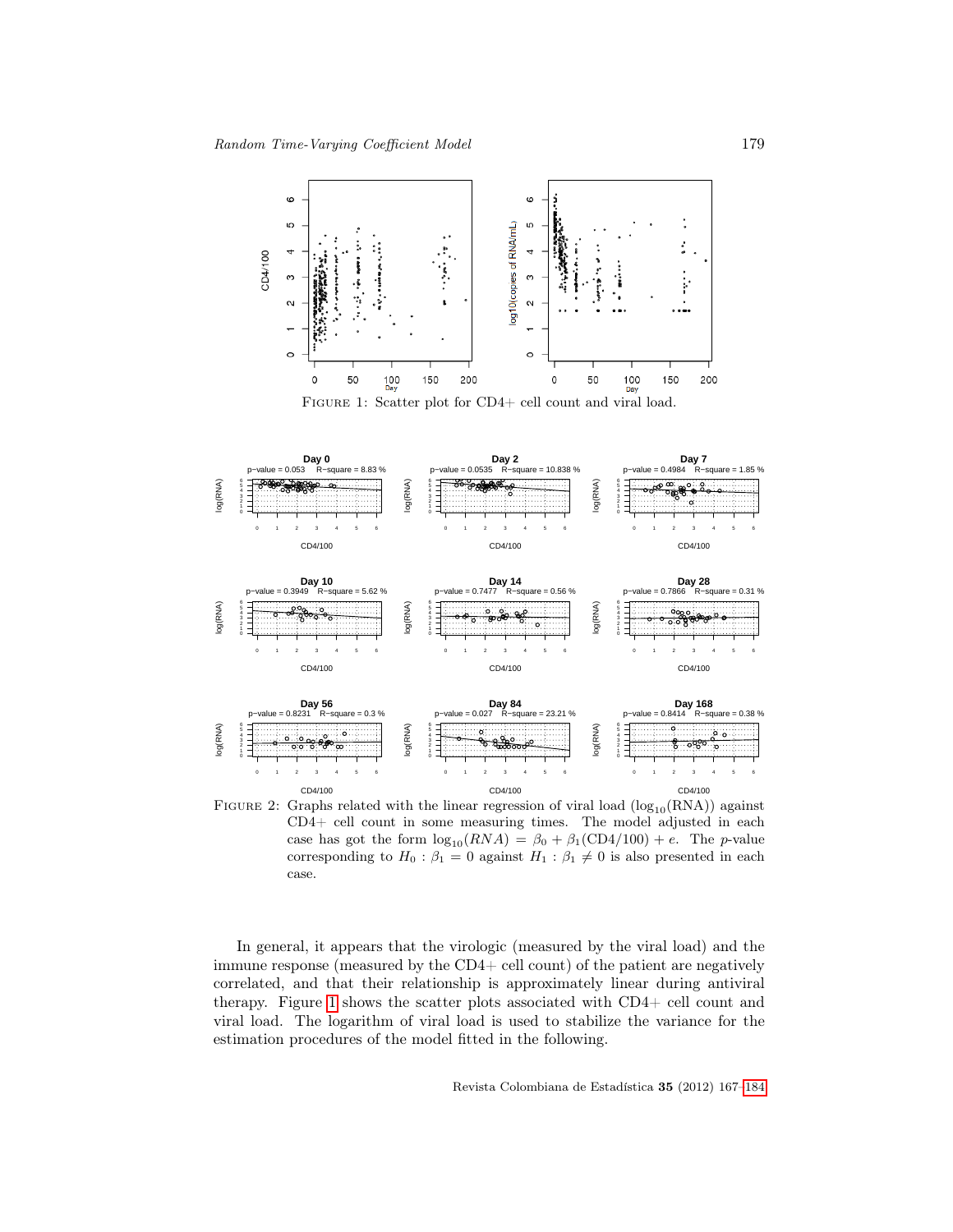Figure [2](#page-12-0) shows that the slope of the linear regression of viral load versus CD4+ cell count changes over time because in a few days the slope is significantly different from zero and in others not. This motivates the fitting of a model with dynamic coefficients in order to describe and quantify the change in the relationship. However, because it may be of interest to investigate the relationship between viral load and CD4+ cell count in a particular patient, the fitting of a RVCM is needed.

The ACTG 315 data set has been studied extensively by Liang et al. (2003), who showed a strong inverse relationship between viral load and CD4+ cell count. In this section, a RVCM is fitted to investigate the dynamic relationship between viral load (in logarithmic scale) and CD4+ cell count, and also to describe this relationship particularly in any patient.

The RVCM fitted is

$$
y_{ij} = \beta_0(t_{ij}) + \beta_{1i}(t_{ij})x_{i1}(t_{ij}) + e_{ij}, \ j = 1, \dots, n_i, \ i = 1, \dots, 46 \tag{27}
$$

where  $y_{ij}$ ,  $x_{i1}(t_{ij})$ , and  $e_{ij}$  are viral load (in logarithmic scale), the CD4+ cell count and the error associated with the  $j$ -th measurement of the  $i$ -th patient, respectively,  $\beta_0(t)$  is the dynamic coefficient associated with the intercept and  $\beta_{1i}(t)$  is the dynamic and random coefficient associated with the CD4+ cell count. This parameter is given by

$$
\beta_{1i}(t) = \beta_1(t) + v_i(t), i = 1, \dots, 46
$$

with  $\beta_1(t)$  the coefficient associated with the mean dynamic relationship between viral load and cell count  $CD4+$  and  $v_i(t)$  the coefficient related to the characteristics of the i-th patient that differ from the average behavior.

The dynamic components of the model are estimated through LPK and the proposed methodology by using RKF. The kernel functions used in the estimation are Gaussian, and for selecting the smoothing parameters (bandwidths) the PCV is implemented which gives the bandwidths  $h_{RKF} = 0.999$  and  $h_{RKF} = 0.401$  using RKF and LPK respectively (Figure [3\)](#page-14-0). Furthermore, models [\(8\)](#page-4-0) and [\(20\)](#page-6-3) are fitted by using function lme4 (Bates, Maechler & Bolker 2011) in R (R Development Core Team 2008).

Figure [4](#page-14-1) shows the residuals of the RVCM fitted. It is observed that in both cases, the RVCM has a good fit to the data. The value of the residuals by using both estimation methods are similar prior 150-th day. From that day the value of the residuals is less by using LPK, suggesting that the relationship at the end of the treatment by using LPK is more accurate; however, both techniques indicate the same at the end of treatment as it is evidenced in Figure [5](#page-15-1) where are illustrated the graphs associated with the estimation of  $\beta_0(t)$  and of  $\beta_1(t)$  by using LPK and RKF, respectively. In both cases, the graphics are very similar to those obtained by Liang et al. (2003).The right chart shows that the dynamic relationship between viral load and CD4+ cell count is approximately direct to day 50, point at which the association is weak; from this day the relationship between the indicators is inverse to the end of treatment. Moreover, between week 1 and 14, RKF estimate suggests that the relationship is apparently stronger. Also, major differences between the estimation methodologies from day 150 of treatment are noted, where the estimate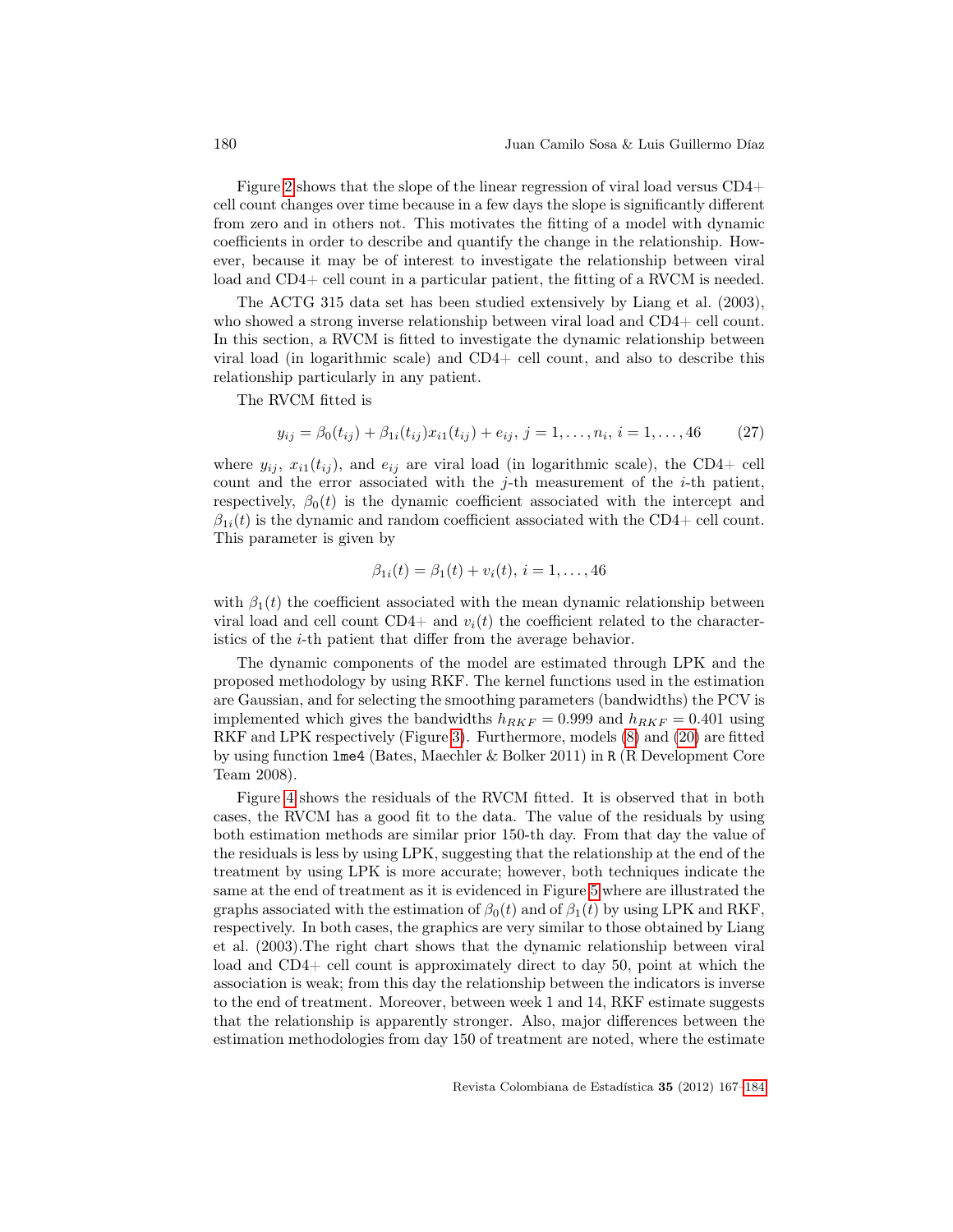<span id="page-14-0"></span>

Figure 3: Graphs related with PCV against the bandwidth.

through LPK suggests that the relationship changes and it is strengthened –in an inverse way– to the end of treatment. Overall, the dynamic relationship between viral load and CD4+ cell count decreases gradually until the seventh week of the study where the relationship begins to strengthen gradually until the end of treatment.

One advantage of fitting a RVCM is that it is possible to characterize the performance of the dynamic relationship of interest for any particular subject. Figure [6](#page-15-2) shows the estimates of the deviations typical of the population  $v_i(t)$ for patients 1, 3 y 16 using RKF and LPK. Not only the magnitude but also the direction of changes can be see among individuals. Due to the high variation within each of the individuals, the estimation of the relationship between the indicators for each patient is very important because it allows to customize the treatment and care of each patient. Using LPK more variability between individuals in the dynamic relationship of viral load and CD4+ cell count is perceived. It is observed how the relationship may even be direct. While using RKF variability is lower and the pattern is very similar to the average dynamic relationship.

<span id="page-14-1"></span>

Revista Colombiana de Estadística 35 (2012) 167[–184](#page-16-0)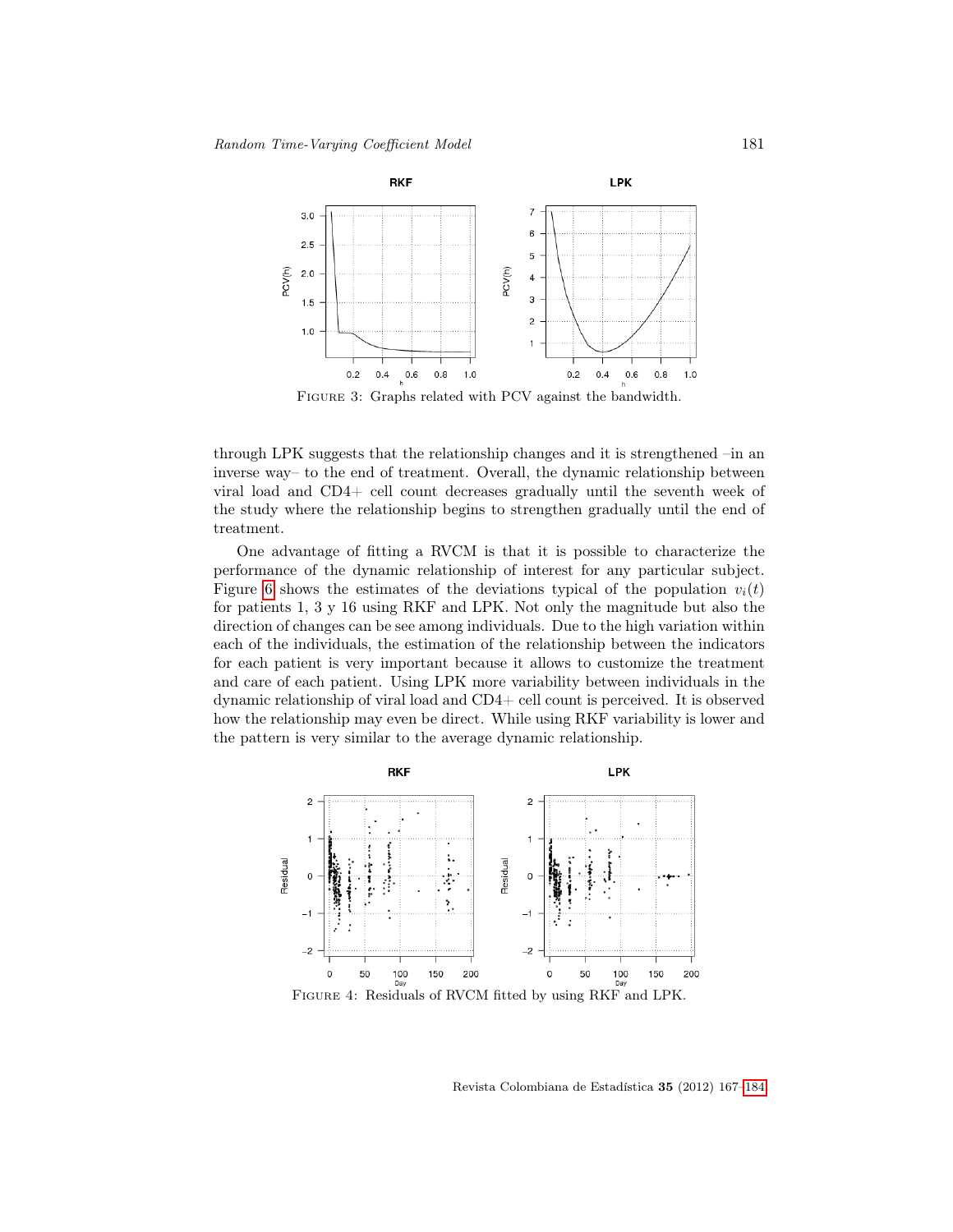<span id="page-15-1"></span>

FIGURE 5: Graphs associated with the estimation of  $\beta_0(t)$  and  $\beta_1(t)$  for the RVCM fitted by using RKF and LPK.

<span id="page-15-2"></span>

RKF and LPK for patients 1, 3 and 16.

# <span id="page-15-0"></span>7. Discussion and Conclusions

This paper proposes a methodology to estimate the coefficients of a random time-varying coefficient model through radial kernel functions, where model coefficients are approximated by a linear combination of kernel functions which centered around all the measuring points, or their quantiles, weighted by a bandwidth that may change or not among coefficients (Hastie, Tibshirani & Friedman 1990).

By means of a simulation study the estimation method is compared by using a local polynomial kernel regression with the use of radial kernel functions in relation with the average mean square error, resulting that the proposed methodology is the best one in a high percentage of times in all simulated scenarios, or at least performs similarly to the LPKE, who rarely performs better than the RKFE, in relation with the average mean square error.

Analyzing the ACTG 315 data set (Liang et al. 2003), it was found that the relationship between viral load and CD4+ cell count is inverse. Furthermore, as a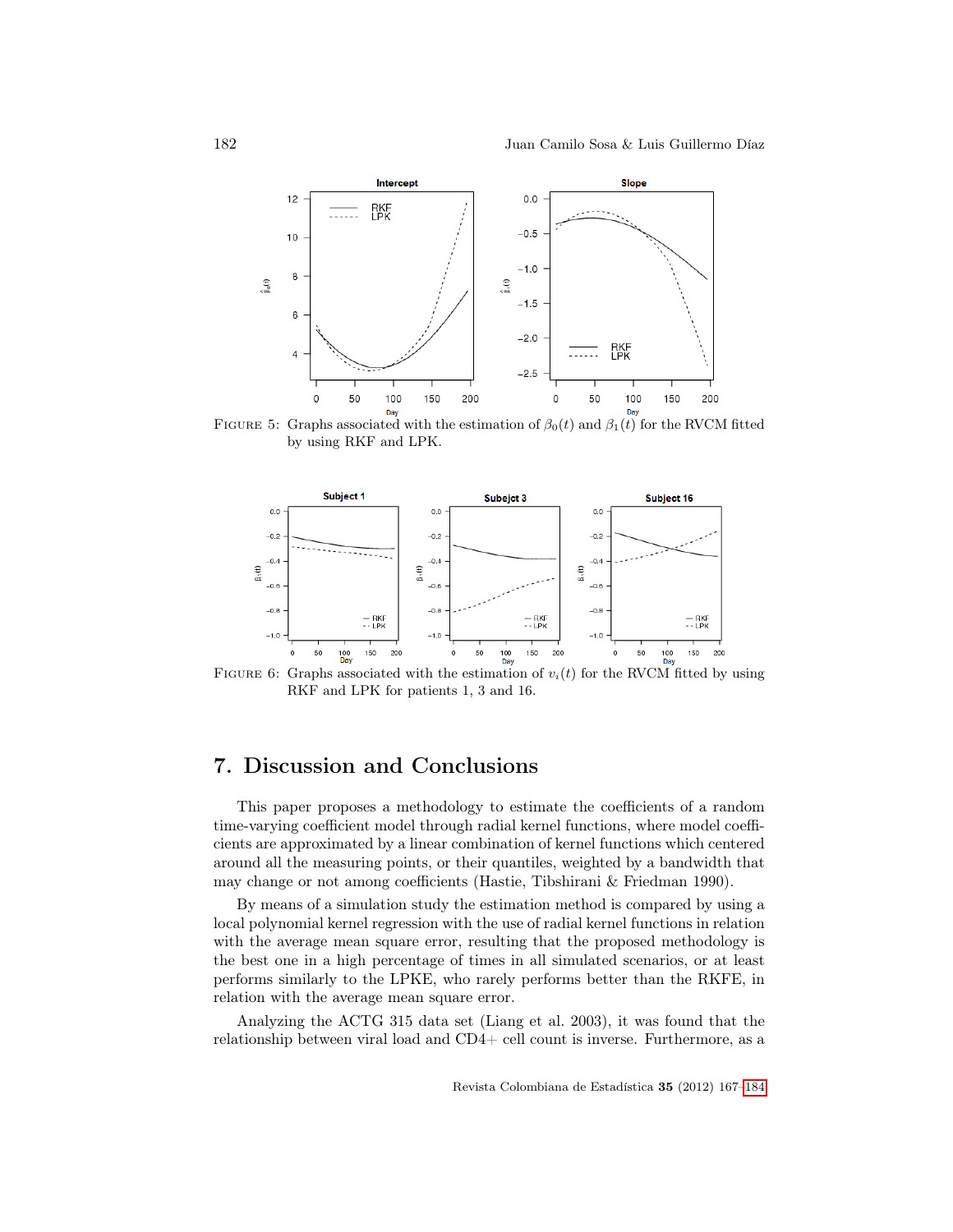future alternative modeling, it can be thought a model in which the response variable is bivariate, consisting of viral load and CD4+ cell count, and the predicted correspond to some covariates related to the treatment of patients with AIDS.

Further studies may investigate the consistency and asymptotic properties of the estimators proposed, the impact of the functional form of the dynamic coefficients of the model and mechanisms for testing hypotheses related to both the dynamic and random coefficients model.

[Recibido: abril de 2010 — Aceptado: febrero de 2012]

## <span id="page-16-0"></span>References

- Altman, N. S. (1990), 'Kernel smoothing of data with correlated errors', Journal of the American Statistical Association 85(411), 749–759.
- Bates, D., Maechler, M. & Bolker, B. (2011), lme4: Linear Mixed-Effects Models Using S4 classes. R package version 0.999375-42. \*http://CRAN.R-project.org/package=lme4
- Davis, C. S. (2000), Statistical Methods for the Analysis of Repeated Measurements, Springer.
- Diggle, P. J., Liang, K. Y. & Zeger, S. L. (1994), Analysis of Longitudinal Data, Oxford University Press.
- Fitzmaurice, G., Davidian, M., Verbeke, G. & Molenberghs, G. (2009), Longitudinal Data Analysis, Champman & Hall.
- Guo, W. (2002), 'Functional mixed effects models', Biometrics 58(1), 121–128.
- Hart, J. D. (1991), 'Kernel regression estimation with time series errors', Journal of the Royal Statistical Society. Series B (Methodological) 53(1), 173–187.
- Hart, J. D. & Wehrly, T. E. (1986), 'Kernel regression estimation using repeated measurements data', Journal of the American Statistical Association 81(396), 1080–1088.
- Hastie, T., Tibshirani, R. & Friedman, J. (1990), The elements of Statistical Learning, Springer.
- Hoover, D. R., Rice, J. A., Wu, C. O. & Yang, L. P. (1998), 'Nonparametric smoothing estimates of time-varying coefficient models with longitudinal data', Biometrika 85(4), 809–822.
- Huang, J. Z., Wu, C. O. & Zhou, L. (2002), 'Varying-coefficient models and basis function approximations for the analysis of repeated measurements', Biometrika 89(1), 111–128.